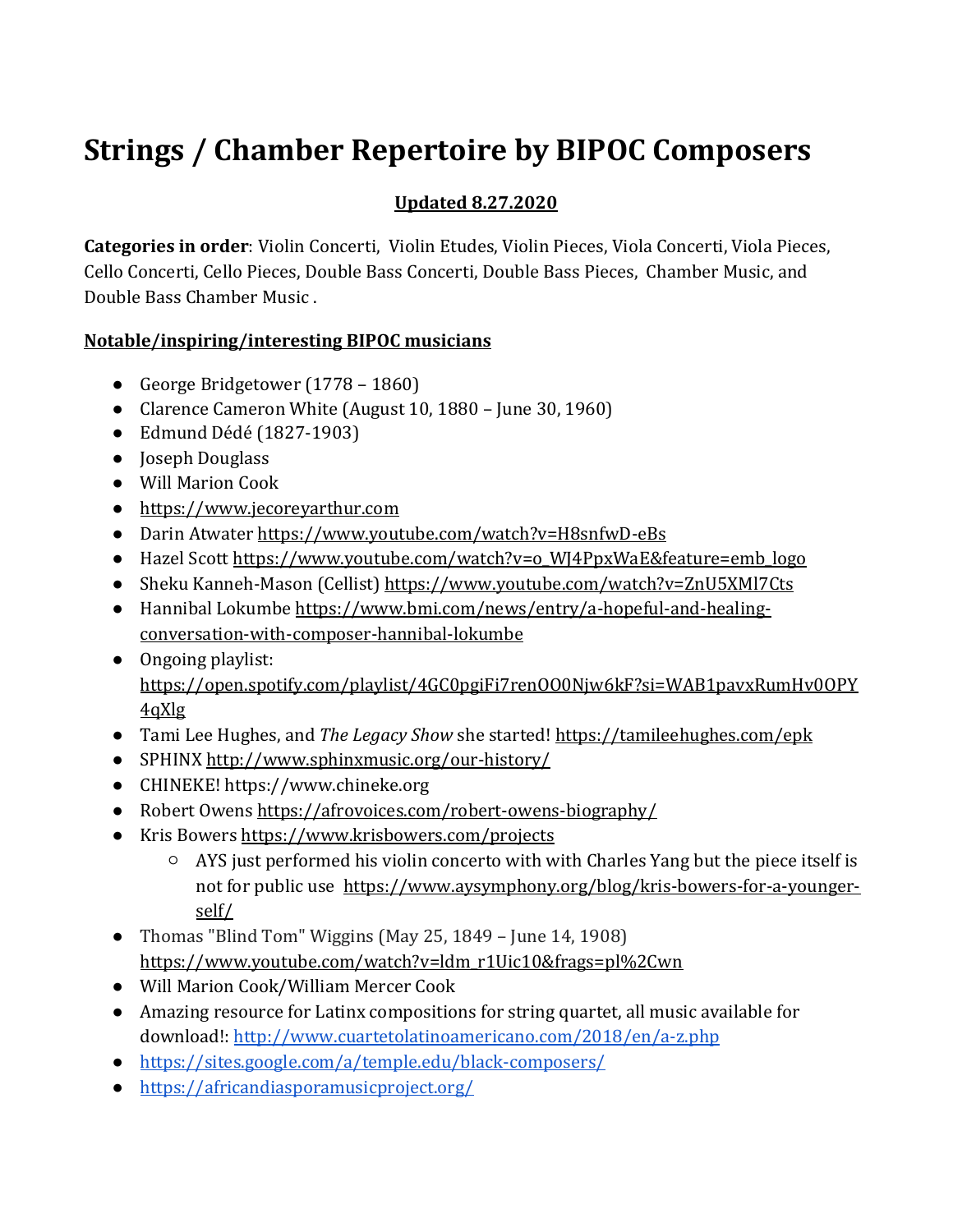- Institute for Composer Diversity!<https://www.composerdiversity.com/>
- James Newto[nhttps://open.spotify.com/artist/1Gth2y1RbGSA0OU0Ajdjhr?si=QmaLoaOcTLyZw2](https://open.spotify.com/artist/1Gth2y1RbGSA0OU0Ajdjhr?si=QmaLoaOcTLyZw2xGB1u83Q) [xGB1u83Q](https://open.spotify.com/artist/1Gth2y1RbGSA0OU0Ajdjhr?si=QmaLoaOcTLyZw2xGB1u83Q)
- Roscoe Mitchel[lhttps://open.spotify.com/album/3Q9NvLVEPDLm8Qz6pUCp2e?si=OOJLjTLAS2u6](https://open.spotify.com/album/3Q9NvLVEPDLm8Qz6pUCp2e?si=OOJLjTLAS2u6FeS6W7UISA) [FeS6W7UISA](https://open.spotify.com/album/3Q9NvLVEPDLm8Qz6pUCp2e?si=OOJLjTLAS2u6FeS6W7UISA)
- George Lewis <https://music.columbia.edu/bios/george-e-lewis>
- Anthony Braxton https://tricentricfoundation.org/scores

\*\*many works culled by going through the works of composers in the database of Living **Black Composers Directory**:<https://www.musicbyblackcomposers.org/resources/living-composers-directory/>

Rachel Barton Pine:<https://www.musicbyblackcomposers.org/repertoire-violin-orchestra/> <https://www.rbpfoundation.org/black-composers/> (Repertoire for Violin and Orchestra Compiled by Rachel Barton Pine and Dr. Megan E. Hill for the RBP Foundation)

# **Violin Concerti:**

Eleanor Alberga (b. 1949)

- Violin Concerto (2001) LENGTH: 33
- Violin Concerto 2 "Narcissus"

T. J. Anderson (Thomas Jefferson)

● *Concerto For Two Violins and Chamber Orchestra*

Kris Bowers

● Violin Concerto

George Bridgetower (1778-1860)

● Violin Concerto

Courtney Bryan (b. 1982)

● Syzygy (2020) LENGTH: 20′

Chevalier de Saint George, (14 violin concerti)

- Op. II, No. 1 in G and No. 2 in D, published by Bailleux, 1773
- Op. III, No. 1 in D and No. 2 in C, Bailleux, 1774
- Op. IV, No. 1 in D and No. 2 in D, Bailleux, 1774 (No. 1 also published as "Op. post." while No. 2 is also known simply as "op. 4")
- Op. V, No.1 in C and No. 2 in A, Bailleux, 1775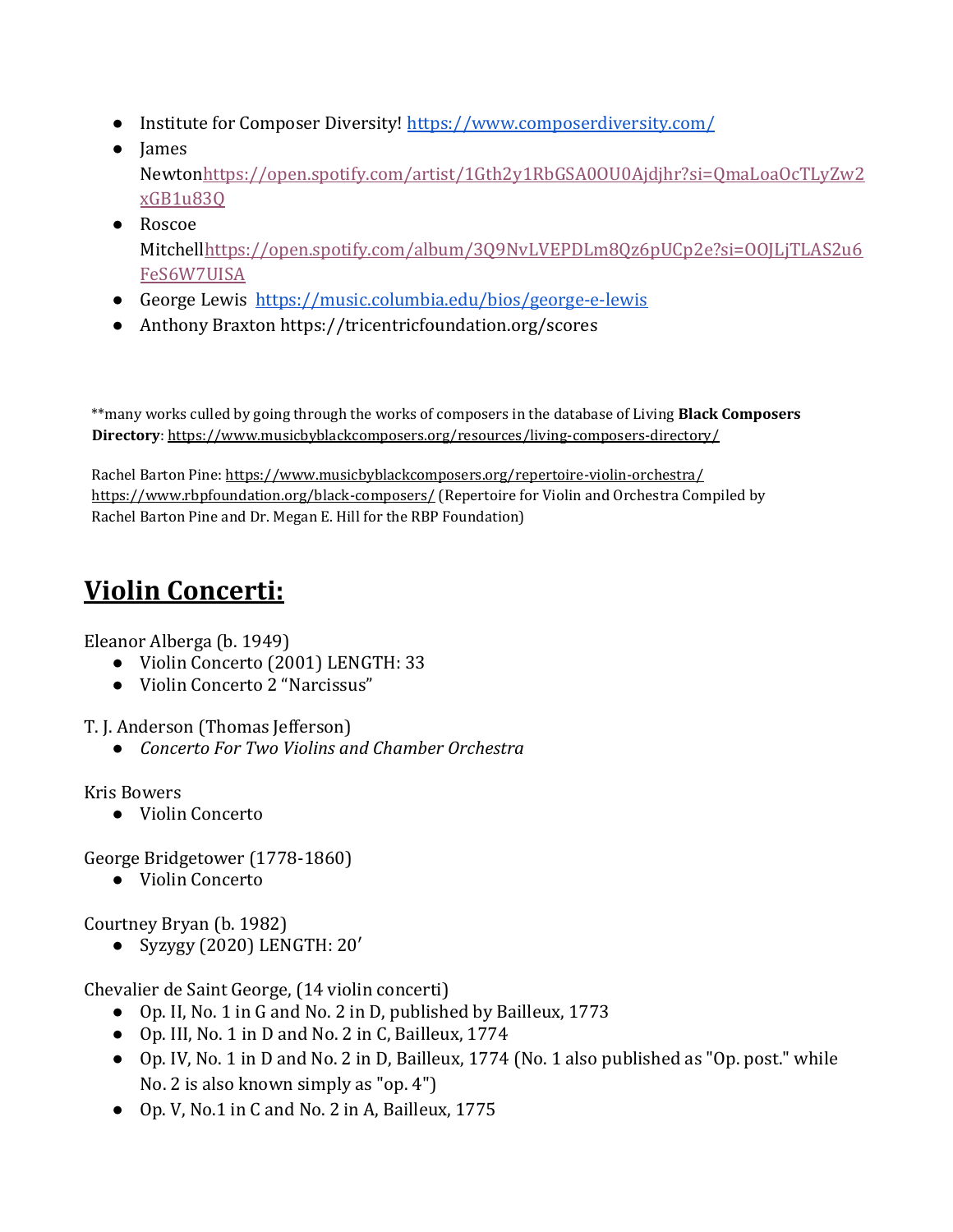- Op. VII, No. 1 in A and No. 2 in B flat, Bailleux, 1777
- Op. VIII, No. 1 in D and No. 2 in G, Bailleux n/d (No. 2 issued by Sieber, LeDuc and Henry as No. 9. No. 1 is also known simply as "op. 8")
- Op. XII, No. 1 in Eb and No. 2 in G, Bailleux 1777 (both issued by Sieber as No. 10 and No. 11)

Chevalier de Meude-Monpas (ca.1740-1810) -

● Violin Concerto No. 4 in D Major, written by 1775

Samuel Coleridge-Taylor

- Op.80 *[Violin Concerto](https://imslp.org/wiki/Violin_Concerto,_Op.80_(Coleridge-Taylor,_Samuel))* (1912)
- Op.14 Legende for Violin and Orchestra (1897)
- Op.39 [Romance in G Major for Violin and Orchestra](https://imslp.org/wiki/Romance_for_Violin,_Op.39_(Coleridge-Taylor,_Samuel)) (1899)

Roque Cordero (1917–2008)

● Violin Concerto (1962) LENGTH: 29

Anthony Davis (b. 1951)

● Violin Concerto "Maps" (1988 LENGTH: 25'

Adolphus Hailstork (b. 1941)

● Violin Concerto (2004) LENGTH: 25'

James Lee III

- Violin Concerto No. 1 "Esther" (2018)
- Violin Concerto No. 2 "Teshuah" (2019)
- Yoshiyahu (Sinfonia Concertante for Violin and Orchestra) (2017)

Wynton Marsalis (b. 1961)

- The Fiddler and the Dancin' Witch (1998) LENGTH: 20'
- Concerto in D for Violin and Orchestra (2015)

William Foster McDaniel (b. 1940)

● Violin Concerto (2004)

Carman Moore

● *Concerto for Jazz Violin* 

Nokuthula Ngwenyama

● *A Bishop's Processional* for Violin and String Orchestra (2014) 6'

Julia Perry (1924–1979)

● Violin Concerto (1963-1968)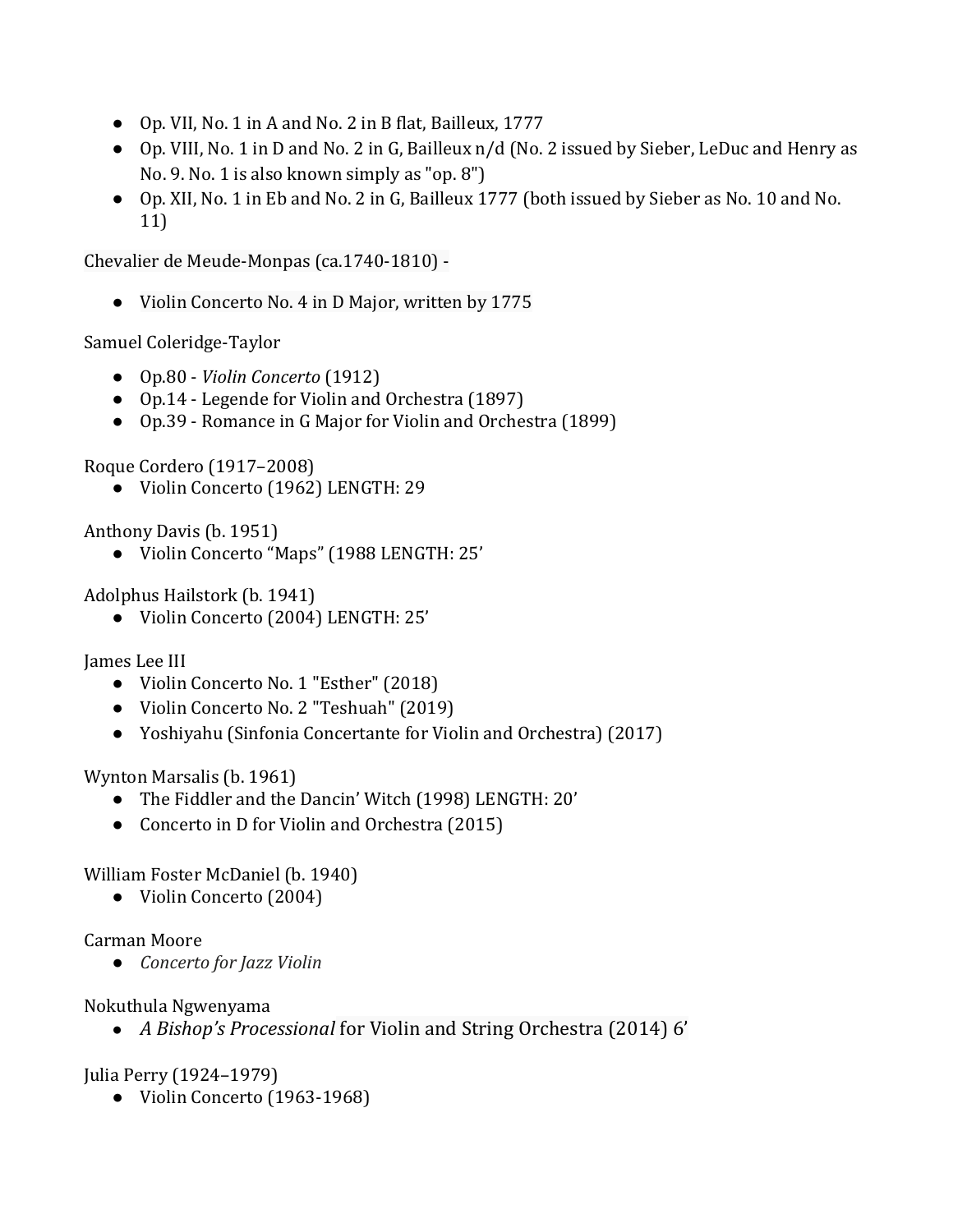Florence Price

- Violin Concerto No. 1 in D major (1939)
- Violin Concerto No. 2 in D minor (1952)

Daniel Bernard Roumain (b. 1970)

- Voodoo Violin Concerto (2002)
- Woodbox Violin Concerto (2010)

George Walker (1922-2018)

- Concerto, violin. Duration: 17:00.
- Poeme (1991)

Errollyn Wallen

● *Woogie Boogie* (Violin and Piano) (1999)

Clarence Cameron White (1880–1960)

● Violin Concerto in G Minor, Op. 63 (1945)

José White

● Violin Concerto in F-sharp minor (1864)

# **Violin Etudes:**

Clarence Cameron White

- *A System of One Octave Scale Studies for the Violin* (1915)
- *The Violinist's Daily Dozen, Twelve Special Studies for the Development of Correct Finger Action in Violin Playing* (1924)

Jesus de Monasterio

● Etudes Artistique de Concert- with second violin part

# Manuel Quiroga

- Estudio
- (6) Etudes-Caprices:
	- No.1 (1936)
	- No.2 (1937)
	- No.3 (1939)
	- No.4 (1941)
	- No.5 (1942)
	- $O$  No.6 (1942)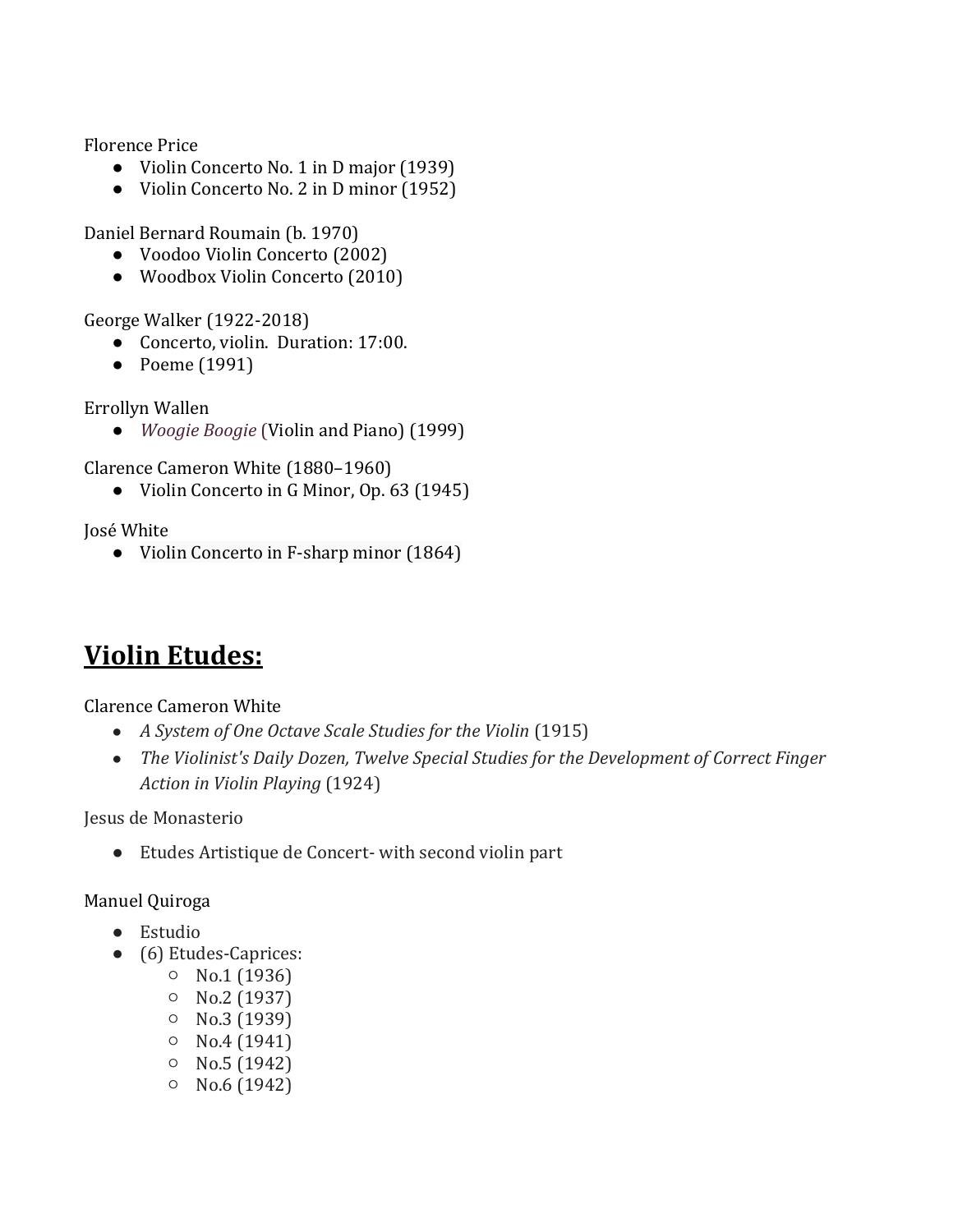Flausino Vale (1894-1954)

● 26 Preludes

Jose (Joseph) Silvestre White

Etudes for solo violin

Nouvelle Etudes, with second violin, op 33

# **Violin Pieces:**

Ahmed Alabaca

● "[Moth Theme" from Eaten Voices for Solo Violin and Piano](https://soundcloud.com/ahmed-alabaca/eaten-voices-moth-theme-violinsolo)

Eleanor Alberga

- The Wild Blue Yonder, 1995, Vn P[f](https://eleanoralberga.com/?page_id=325)
- No-Man's-Land Lullaby, 1996, Vn Pf,

Lettie Beckon Alston

● *Pulsations* (for solo violin) (1974)

T. J. (Thomas Jefferson) Anderson

- *Broke Baroque* for violin and piano. 1996
- *Aurelia, In Memoriam* 1999
- *In Memoriam: Lerone Bennett, Jr.* for solo violin

David N. Baker

- Blues (Deliver my Soul) violin and piano (1991)
- Jazz Suite for Vioin, Piano (1979)
- Violin Sonata (1991)
- Suite for solo violin (1975)

#### Ed Bland

● For violin (1980)

Joseph Bologne, Chevalier de Saint-Georges (December 25, 1745 – June 12, 1799)

● Six Sonatas for violin accompanied by a second violin: B flat, E flat, A, G, B flat, A: Op. posth. Pleyel, 1800

George Bridgetower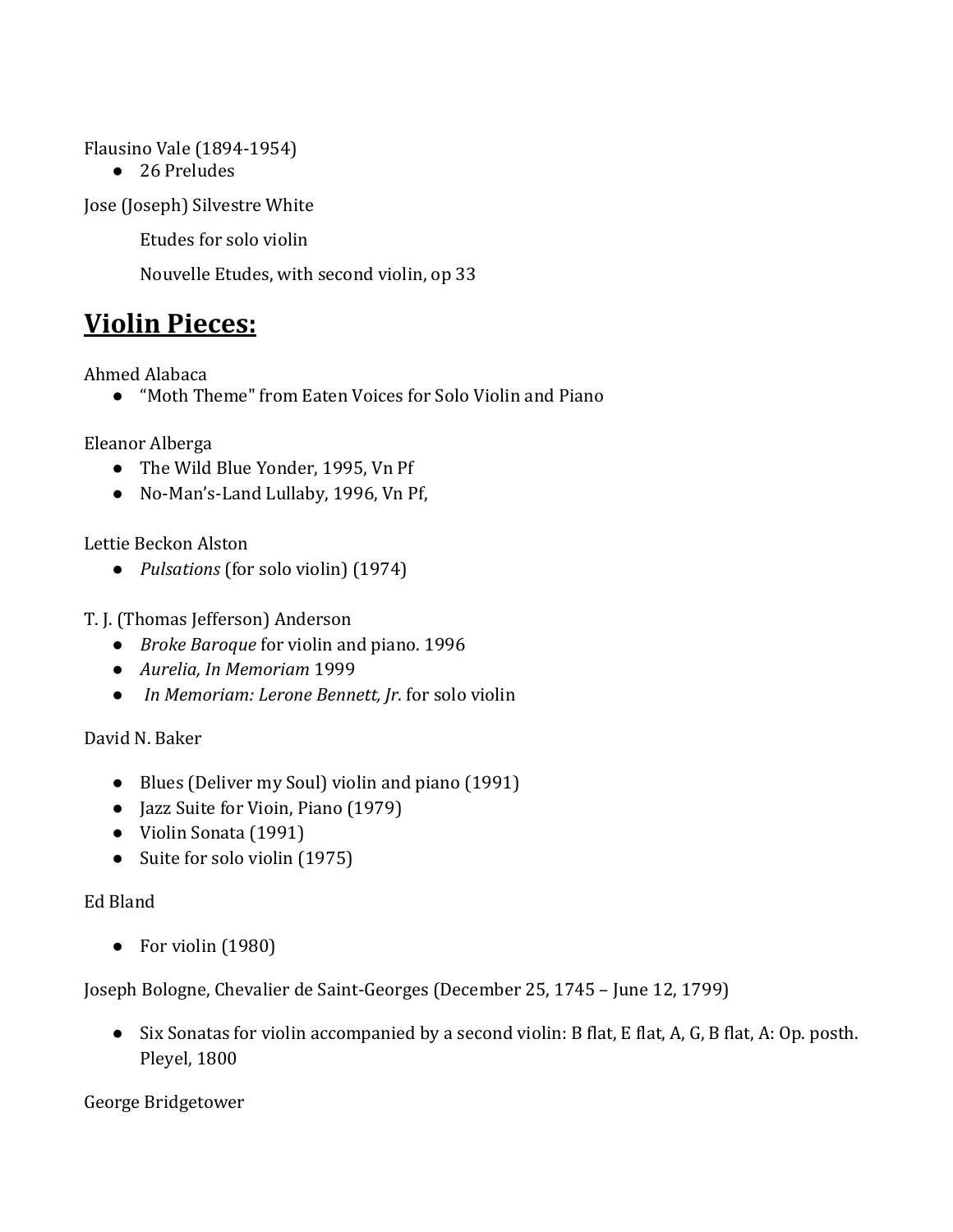● Violin Sonata

### Charles Brown

● A Song Without Words

## Ozie Cargile

● Mixed Feelings

### Billy Childs

- Incident on Larpenteur Avenue
- Four Portraits for Violin (solo)

David Coleman (b.1971)

● Sonata con Fusion

## Samuel Coleridge-Taylor

- Op.3 [Suite for Violin and Piano](https://imslp.org/wiki/Suite_for_Violin_and_Piano,_Op.3_(Coleridge-Taylor,_Samuel)) (published 1893)
- Op.4 [Ballade for Violin and Orchestra](https://imslp.org/wiki/Ballade_for_Violin_and_Orchestra,_Op.4_(Coleridge-Taylor,_Samuel)) in D minor (1895)
- Op.9 [2 Romantic Pieces](https://imslp.org/wiki/2_Romantic_Pieces,_Op.9_(Coleridge-Taylor,_Samuel)) for violin and piano
- Op.13 String Quartet in D minor (1896) (lost)
- Op.20 [Gipsy Suite](https://imslp.org/wiki/Gipsy_Suite,_Op.20_(Coleridge-Taylor,_Samuel)) for violin and piano (1897)
- Op.23 Valse Caprice for Violin and Piano (1898)
- Op.28 [Violin Sonata](https://imslp.org/wiki/Violin_Sonata,_Op.28_(Coleridge-Taylor,_Samuel)) in D minor
- Op.59 [Romance for Violin](https://imslp.org/wiki/Romance_for_Violin,_Op.39_(Coleridge-Taylor,_Samuel)) (1904)
- Op.73 [Ballade for Violin and Piano](https://imslp.org/wiki/Ballade,_Op.73_(Coleridge-Taylor,_Samuel)) (1907)
- 24 Negro Melodies Op 59
- Romance in G for Violin and Pianoforte
- Fantasie for violin and piano (1949)

### Roque Cordero

● Rapsodia Panamena (1988)

# Noel DaCosta

- A set of Dance Tunes for solo violin
- Jes' Grew (solo)

[Brent Michael Davids](https://en.wikipedia.org/wiki/Brent_Michael_Davids) (Mohican)

● *WOOD THAT SINGS* for solo violin with scordatura (2019)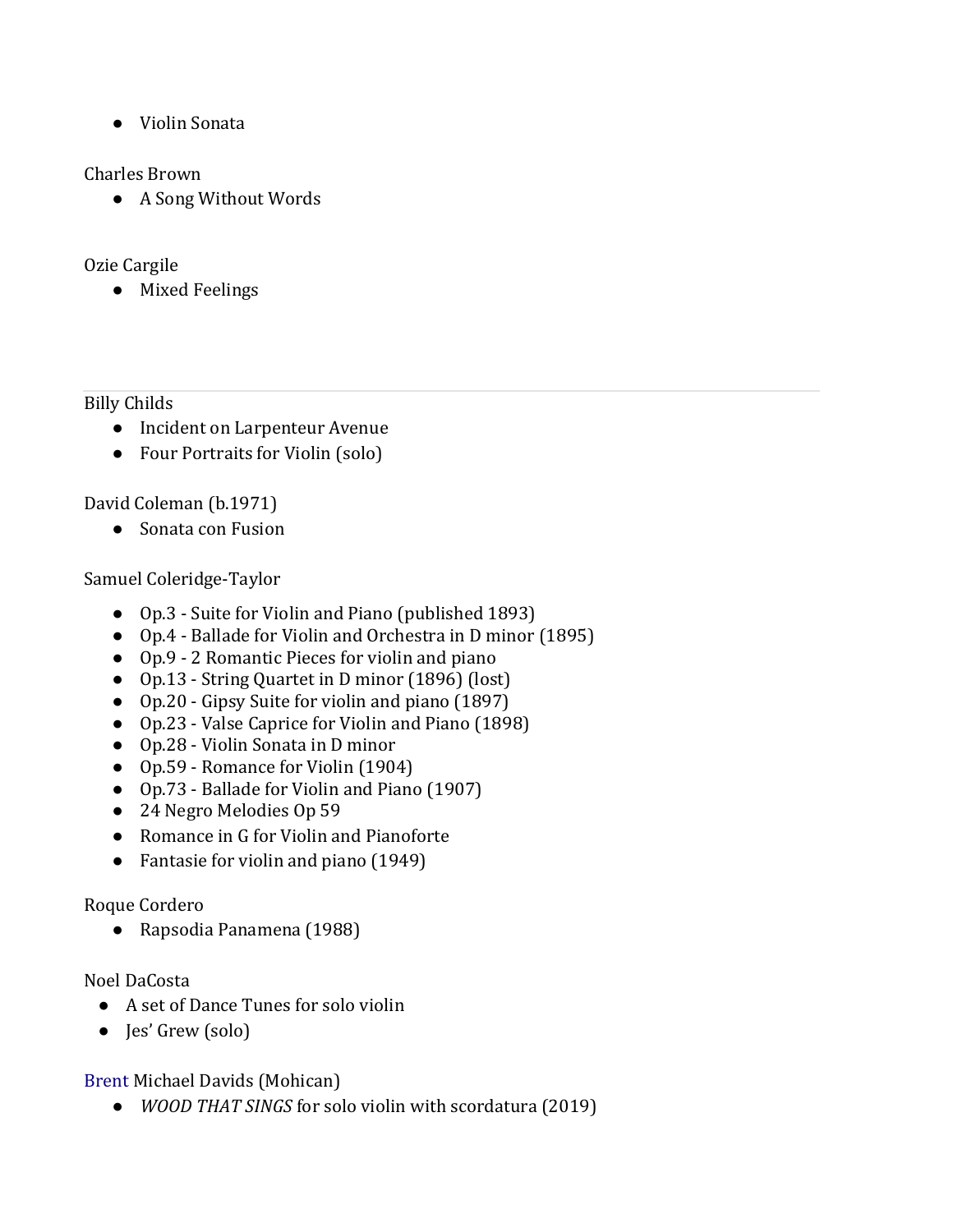Dont'e Davis

Partita in g minor Op 59a

#### Rachel Eubanks

● *Four Vietnamese traditional songs* 

Primous Fountain:

● Violin and Piano

Adolphus Hailstork

Suite for Solo Violin (2018 The Surprising Thing Is (Caprice)

Jeraldine Saunders Herbison

● *Five Sketches for Solo Violin op 18 no. 2*

### Anthony R. Green

- *I get awfully lonely when I'm ignored ...* violin, piano, and objects
- *on/Zeker* (2012) solo violin : 10m
- *Light Motives* (2009) violin and piano : 4m30s;

### Adolphus Hailstork

- *Baroque Suite* for violin and piano
- *Variations on a Guyanese Folk Song* for violin and piano
- *Suite for Solo Violin -* for solo violin
- *The Surprising Thing Is (*solo violin)

Edward H. Hardy (for Solo Violin)

- *Evolution*
- *The Pearl Diver: A Japanese Legend*
- *The Lovers Dance*
- *Odette and Sigfried's First Dance*
- *Making the Perfect Dress*
- *Swans at the Shore*

Geoffrey Dana Hicks

● *Wedding Piece* for Violin and Piano

Jonathan Bailey Holland Journal Entry (solo)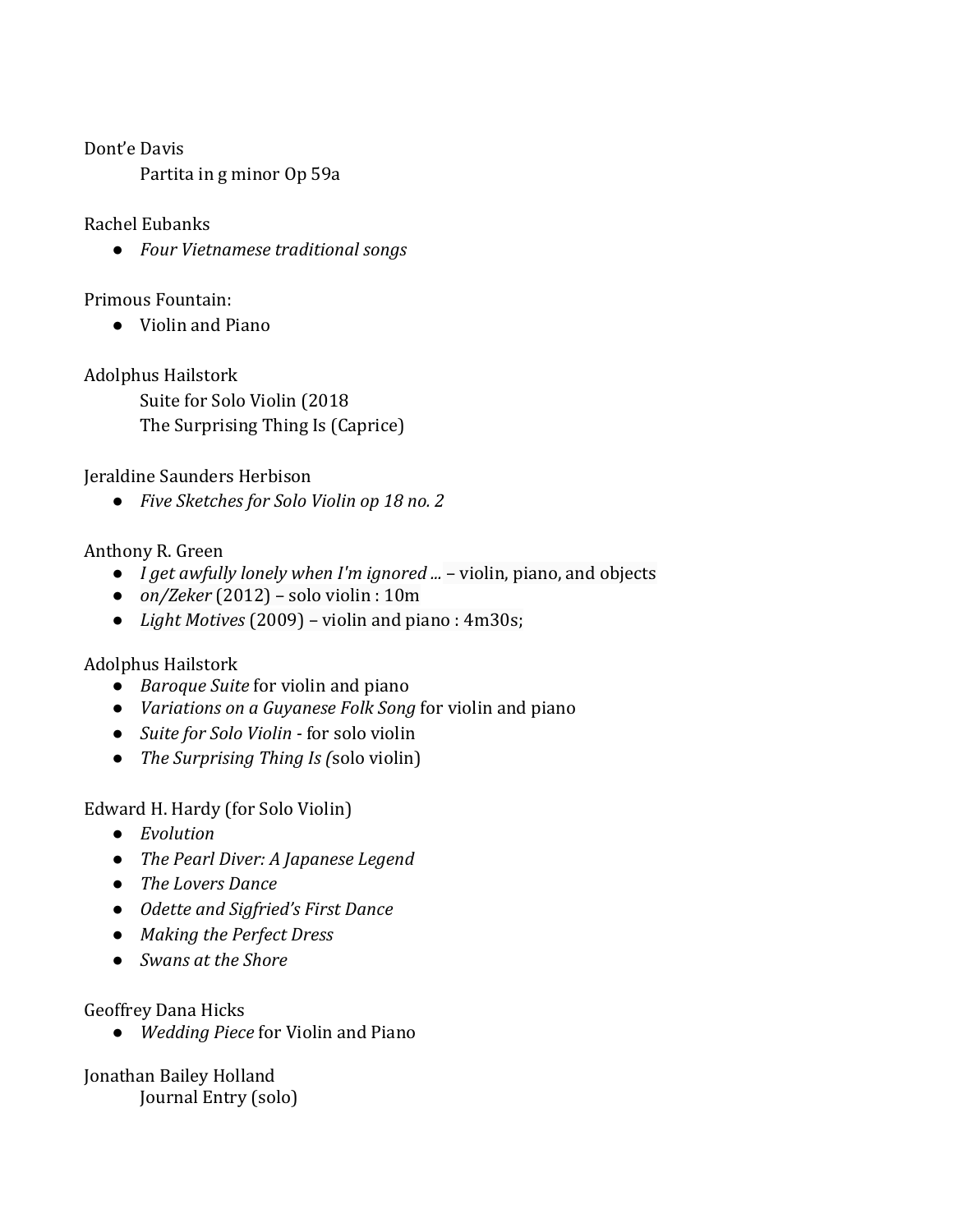Opus One (Solo)

- Sonata Variation for Violin and Piano (2010)
- *Disconnect (*2016)

## Chad "Sir Wick" Hughes

● *S.L.I.C.E (Soulful Latin in a Classical Environment)* for Violin and Piano

## Yvette Janine Jackson

Remembering 1619- violin and tape

## Francis Johnson

● Bingham's Cotillion

Joseph Jones

Partita No 1 (juvenalia) Partita for solo violin, Op 24

### Ulysses Kay

● *Five Portraits for Violin and Piano* (1971)

### Betty Jackson King

● *A Cycle of Life*

### James Lee III

- Sonata No. 1 for Violin and Piano (2000)
- Sonata No. 2 for Violin and Piano (2018)

### Tania Leon

- *Abanico* (2007) [12'] violin and interactive computer
- *Axon* (2002) [12'] violin and interactive computer

# Wynton Marsalis (b. 1961)

- *Fiddle Dance Suite* for violin solo
- Come Long Fiddler (mvmt one from SQ At the Octaroon Balls)

### Jessica Mays

● Duo for Violin and Piano (2013)

Jessie Montgomery

● *Rhapsody No. 1* (solo violin) (2014)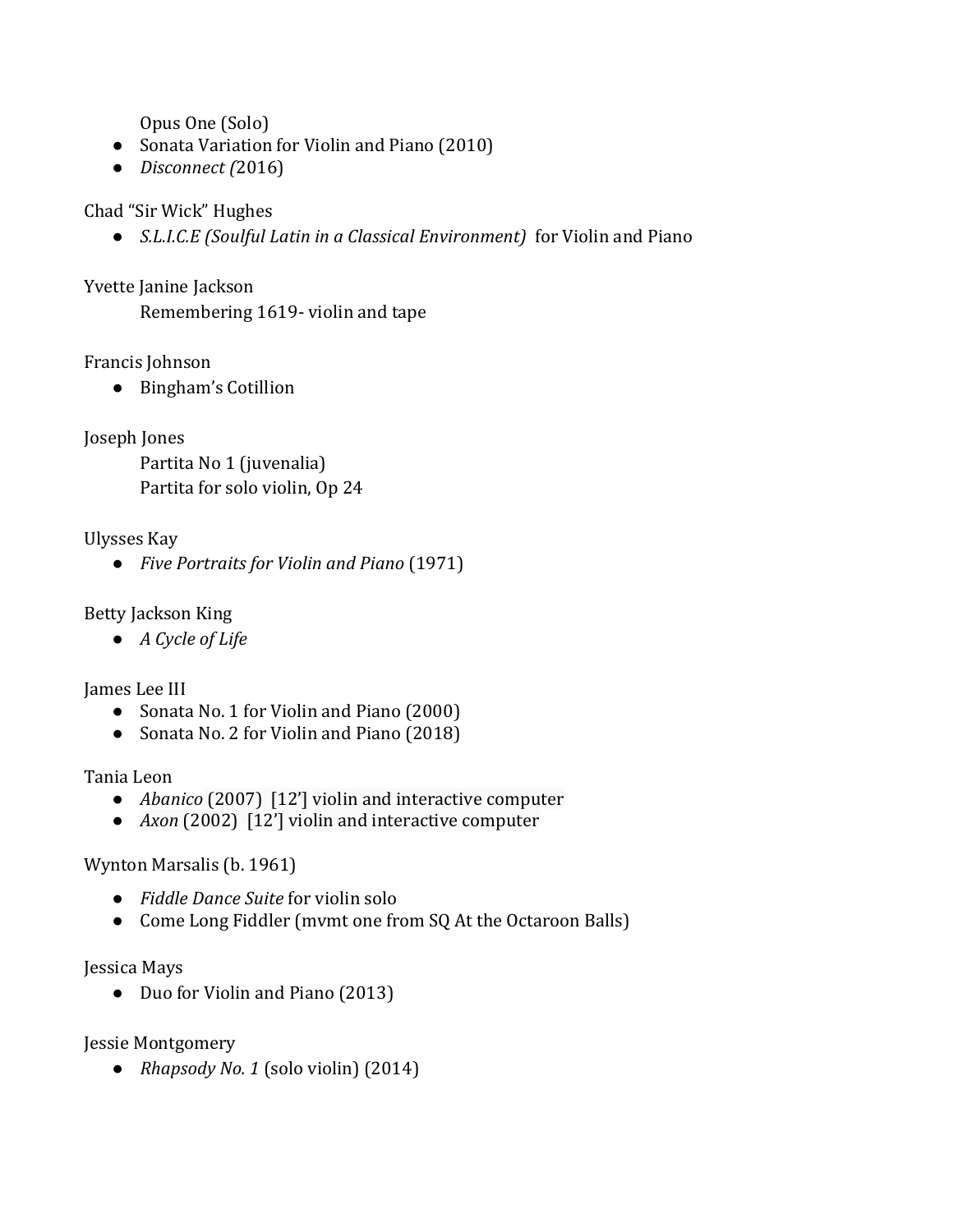Dorothy Rudd Moore

● *Three Pieces for Violin and Piano* (1967)

George Morrison

● Five violin Solos

Jeffrey Mumford

- *linear cycles VII (cambiamenti II)* (solo violin) (1979, rev. 1993) ,
- *variazioni elegiaci II* (solo violin) (1983),
- *an expanding distance of multiple voices* (solo violin) (2005), ○
- *eight musings . . . revisiting memories* (solo violin) (2005),
- *three musings . . . revisiting memories* (solo violin) (2005),
- *the focus of blue light* (1987-88) (violin and piano),
- *two miniatures for violin & piano* (1993)

Andre Meyers

Partita (2011)

Nokuthula Ngwenyama

● *Rising* for Solo Multitrack violin and pedals (2018) 7,31'

Marcus Norris

- *Dance Suite* (violin and piano) (2018)
- *Shatter* (violin and piano)

Fred Onovwerosuoke

- *Fantasia for Violin and Piano*
- *Six and Half Variations for Solo Violin. Arranged from the original version for violin and piano*

Coleridge-Taylor Perkinson

- *Blues Forms for Solo Violin*
- *Louisiana Blues Strut: A Cakewalk for violin (2002)*

Zenobia Powell Perry

- *Arkansia for violin and piano* (1955(
- *Fantasy* (1972)

#### Florence Price

- *The Deserted Garden (*1933)
- *Elfantanz*
- *Fantasy No 1* in g minor for violin and piano
- *Fantasy No. 2* in f# minor for violin and piano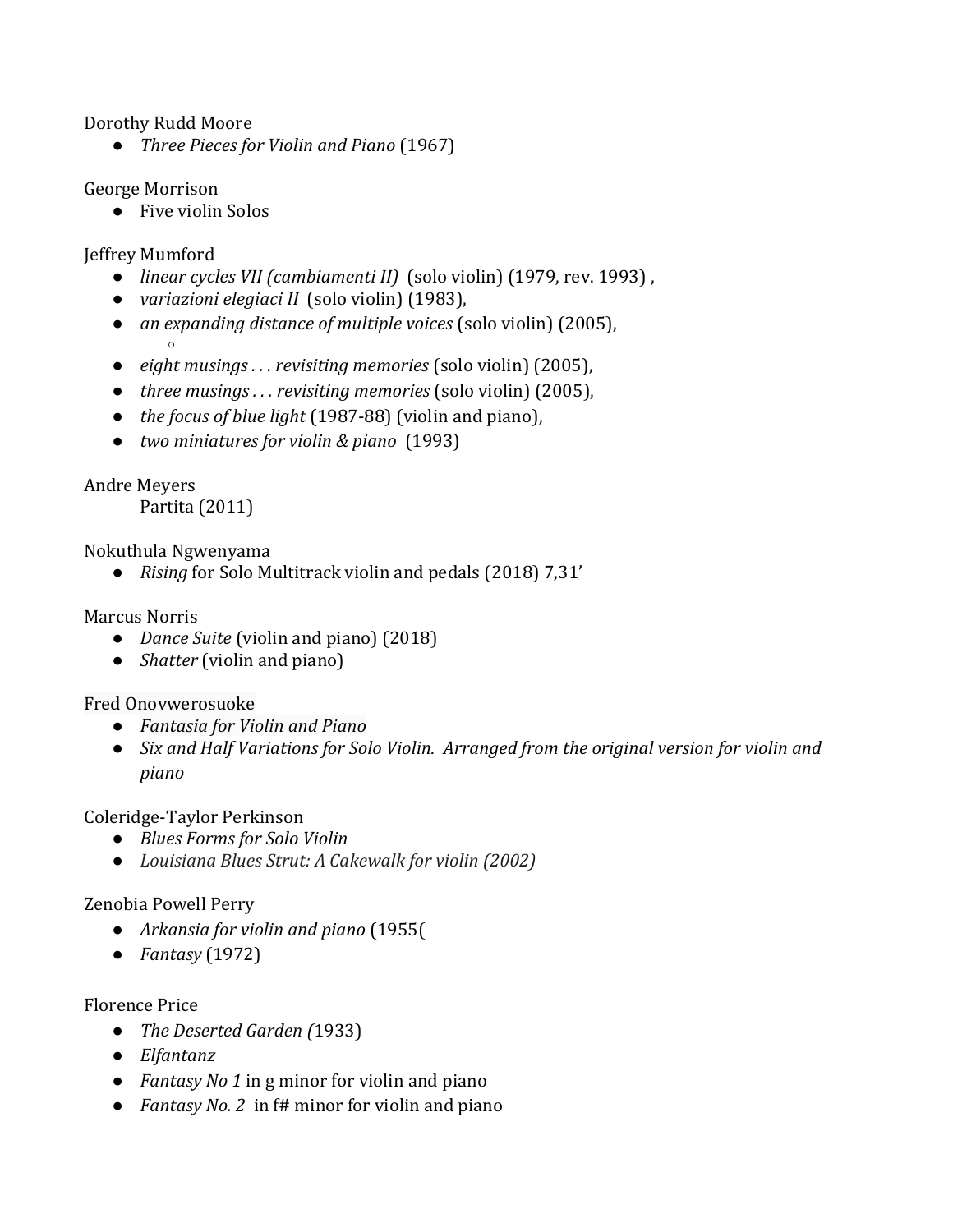● (her songs work beautifully on the violin!)

Daniel Bernard Roumain (B. 1977)

- Filter for Unaccompanied Violin
- Hip-Hop Dances and Prayers

#### Jeffrey Scott

● *Transparencia Three movement sonata for violin and piano*

#### Margo Nelleen Simmons

● *Watercolor for Solo Violin (1993)*

Charles Joseph Smith

Little Elegy in d minor for solo violin Study in a minor for unaccompanied violin

Hale Smith (1925-2005)

• Duo, violin & piano, op.  $9(1953)$ 

Irene Britton Smith

- Sonata for Violin and Piano (1947)
- Reminiscence for violin, piano, 1941
- Sonata for Violin and Piano, 1947 (published by Vivace Press in 1996)

Joyce Solomon

● *Fantasy for Violin and Piano* (1978)

William Grant Still

- *Suite for Violin and Piano (1943)*
- *Carmela for Violin and Piano*
- *Two Cameos for Violin and Piano*
- *Summerland for Violin and Piano*
- *Quit Dat Fool'nish for Violin and Piano*
- *Pastorela for Violin and Piano*
- *Here's One for Violin and Piano*
- *The Blues ( from the ballet Lenox Avenue ) for Violin and Piano*

[Jerod Impichchaachaaha' Tate](https://en.wikipedia.org/wiki/Jerod_Impichchaachaaha%27_Tate) (Chickasaw Nation)

- *Shawi' Imanompa'* (Raccoon Talk) for Solo Violin 12′
- *Oshta (Four)* for Solo Violin 9'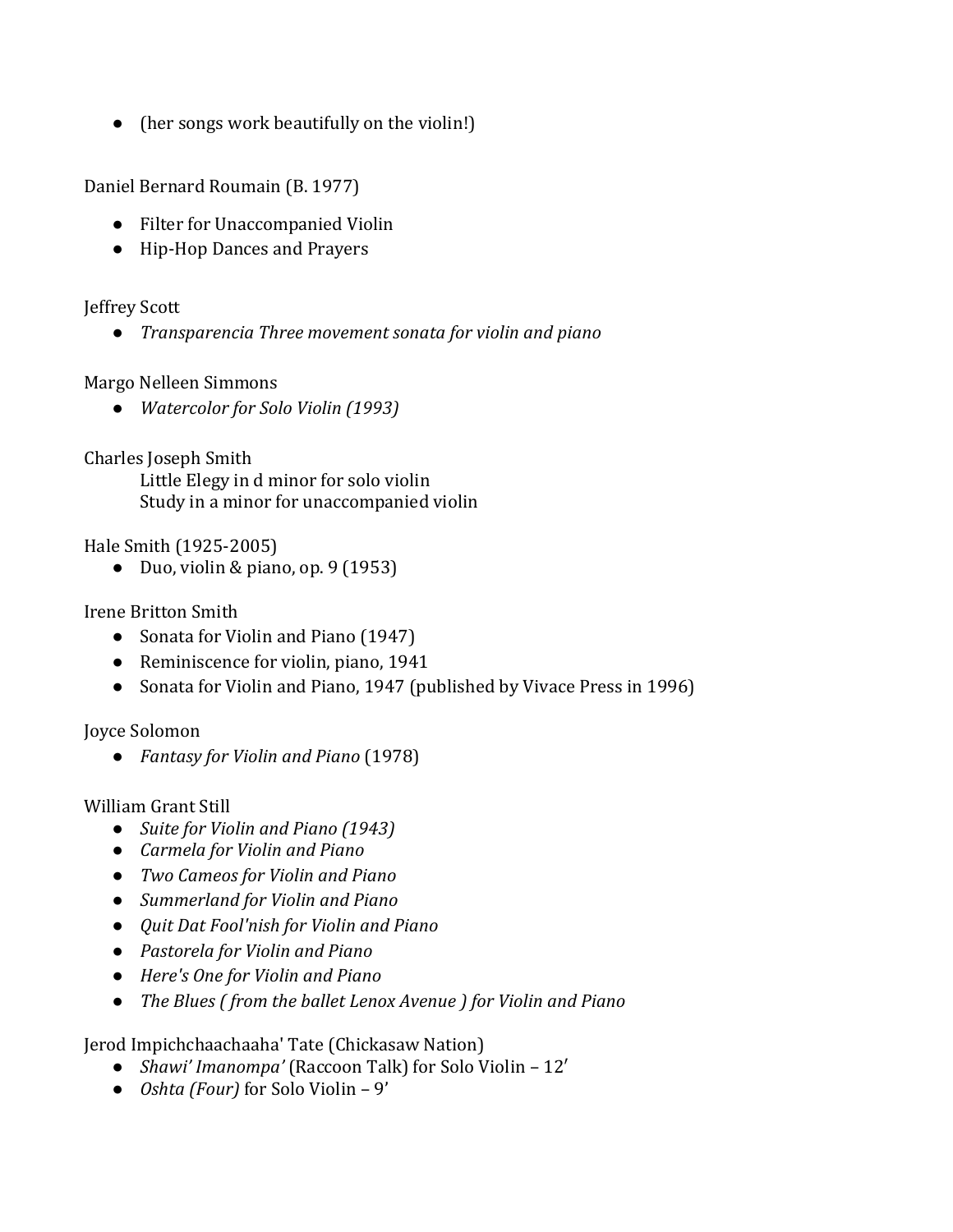#### Darian Thomas

- *Cobalt Aviary/Still Pond* (for violin and looper or 4 violins)
- *Violin [Suite:](https://soundcloud.com/ddt93/sets/fluid) Fluid*  for solo violin and electronics. 25'. 2016
- *3 Pieces*  for solo Violin/Viola. 9'57". 2013

### Shirley J Thompson

● *Mixed Emotions*

Fred Tillis

Three Showpieces (solo, 1966)

Andre Vindu Bangambula

● *Variations on an African Melody*, violin, 1987

### Errollyn Wallen

- *Violin*
- *Woogie Boogie*

George Walker (1922-2018)

- Sonata, violin & piano, no. 1 (1959). [New York: Associated Music Publishers, 1970. 20p. & part. (#AMP-6918-18)] In 1 movement. Duration: 10:00.
- Sonata, violin & piano, no. 2 (1979). [Dobbs Ferry: General Music Publishing Co., 1979. 23p. & part.] Duration: 13:16.
- *Bleu* for unaccompanied violin (2011). [Verona, New Jersey: Distributed by Subito Music Corporation, [2014?]

Dolores White

● *Blues Dialogues for Solo Violin (unaccompanied)*

Clarence Cameron White (1880–1960)

- *[Levee Dance,](https://www.youtube.com/watch?v=0rSvN8G_zgo)* [Op. 26, No. 2](https://www.youtube.com/watch?v=0rSvN8G_zgo)
- Chant, Op 12, No. 1 *Nobody Knows the Trouble I've Seen*
- *Bandana Sketches* Op.12
- *From the Cotton Fields* Op.18

#### Jose White

Six Etudes, op 13 (1868) solo violin

Evan Williams

- *Things I've Whispered to the Wind*; violin and interactive electronics; 11' 2017
- Kim Williams
- *Quiet Shadows-*Solo Violin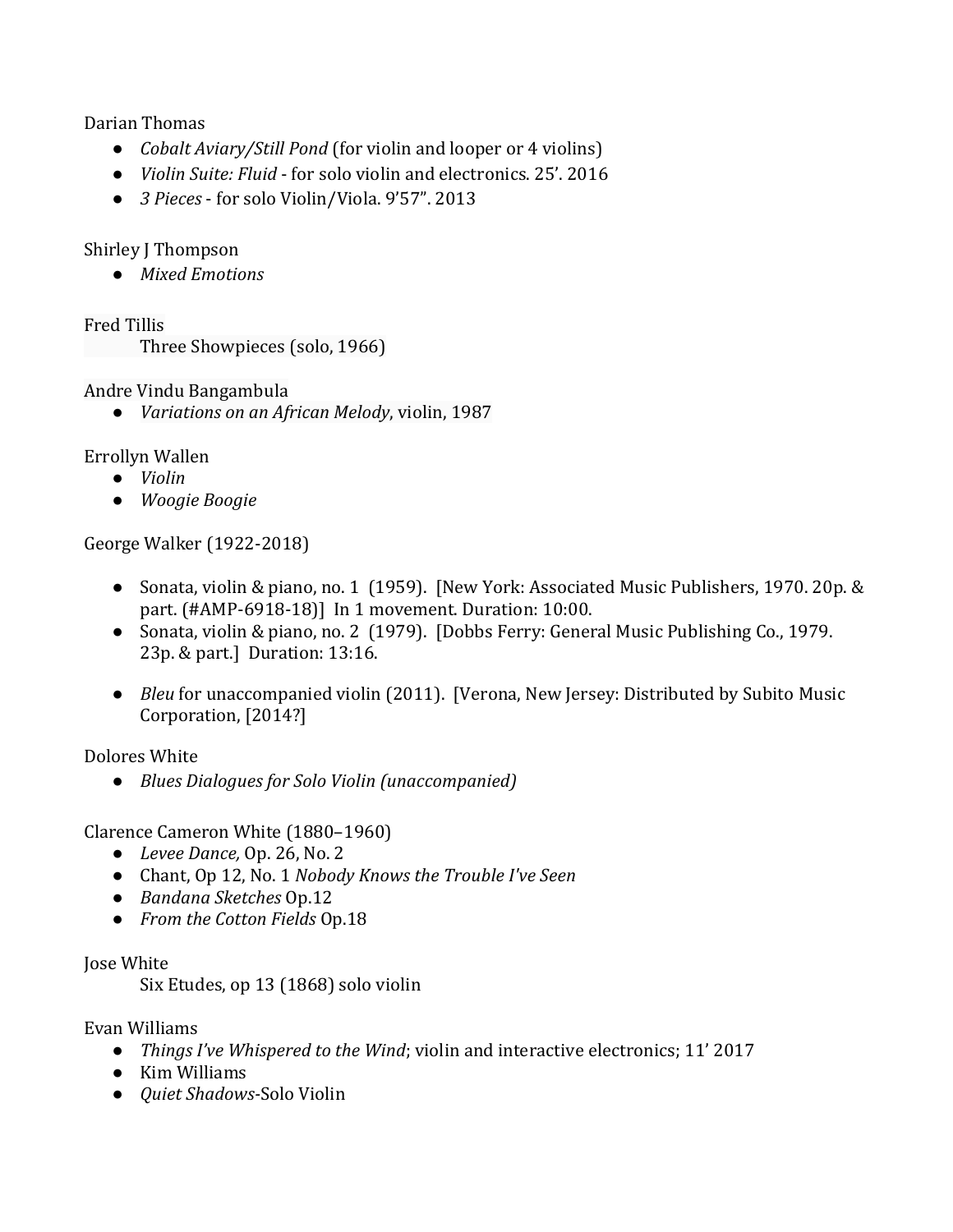Kimo Williams

Quiet Shadows (2004) solo violin

Kerwin Young

- *A Composers PassionPlay* (2017), 4' min.; Violin and Piano;
- *Songbirds:Suite for Violin and Piano* (2016) 20'min. for violin and piano

# **Viola Concerti**

Jeraldine Saunders Herbison

● Concertino for Viola

Nokuthula Ngwenyama

● *Sonoran Storm* for Solo Viola, String Orchestra, Harp & Percussion (2016) 10'

Roberto Sierra Concerto for Viola

Tania Leon

Viola Concerto

# **Viola Pieces:**

David N. Baker Concertpiece for Viola, Piano (1989)

Margaret Bonds

Brent Michael Davids (Mohican)

● *Viola Jokes* for solo viola and Tenor whose lyrics are entirely viola jokes (2006)

Lawrence Brown Five Negro Folk Songs

Orlando Jacinta García:

● *the clouds receding into the mountains for solo viola and chamber orchestra* (2017)

Adolphus Hailstork

*Fantasy Piece* for viola and piano *Sanctum* for clarinet and piano or viola and piano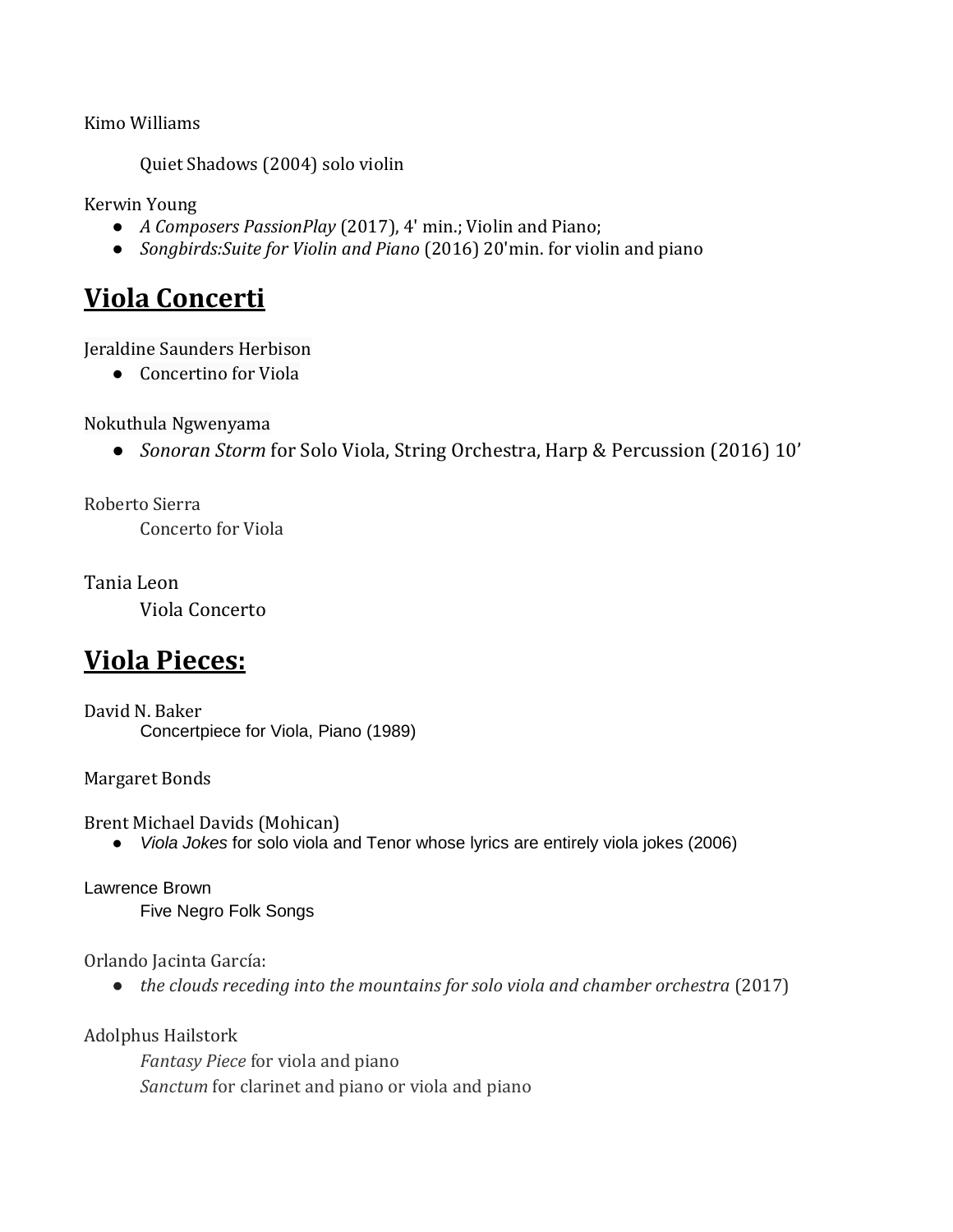*Three Meditations* for viola and organ

William Grant Still

"Here's One"

"Carmela"

"Summerland"

#### Anthony R.Green

● Nachtspiel

James Lee III

● Sonata for Viola & Piano (2011)

## Samuel Johnson

Quinn Mason

● '*In Memory*' for solo viola (2020)

John McLaughlin Williams

Two Pieces for Viola

Jeffrey Mumford

- *Wending* for solo viola (2001) 10'
- *Revisiting Variazioni Elegiaci* for solo viola 8'

Nokuthula Ngwenyama

● *Sonoran Storm* for solo viola (2016) 10'

Marcus Norris

● *Outchea* (viola and piano) (2013)

Juan Pampin:

● *Nada for viola and live electronics* (2006)

# Coleridge-Taylor Perkinson

● *Lament* for viola and piano (1950s)

Florence Price

"Adoration"

Behzad Ranjbaran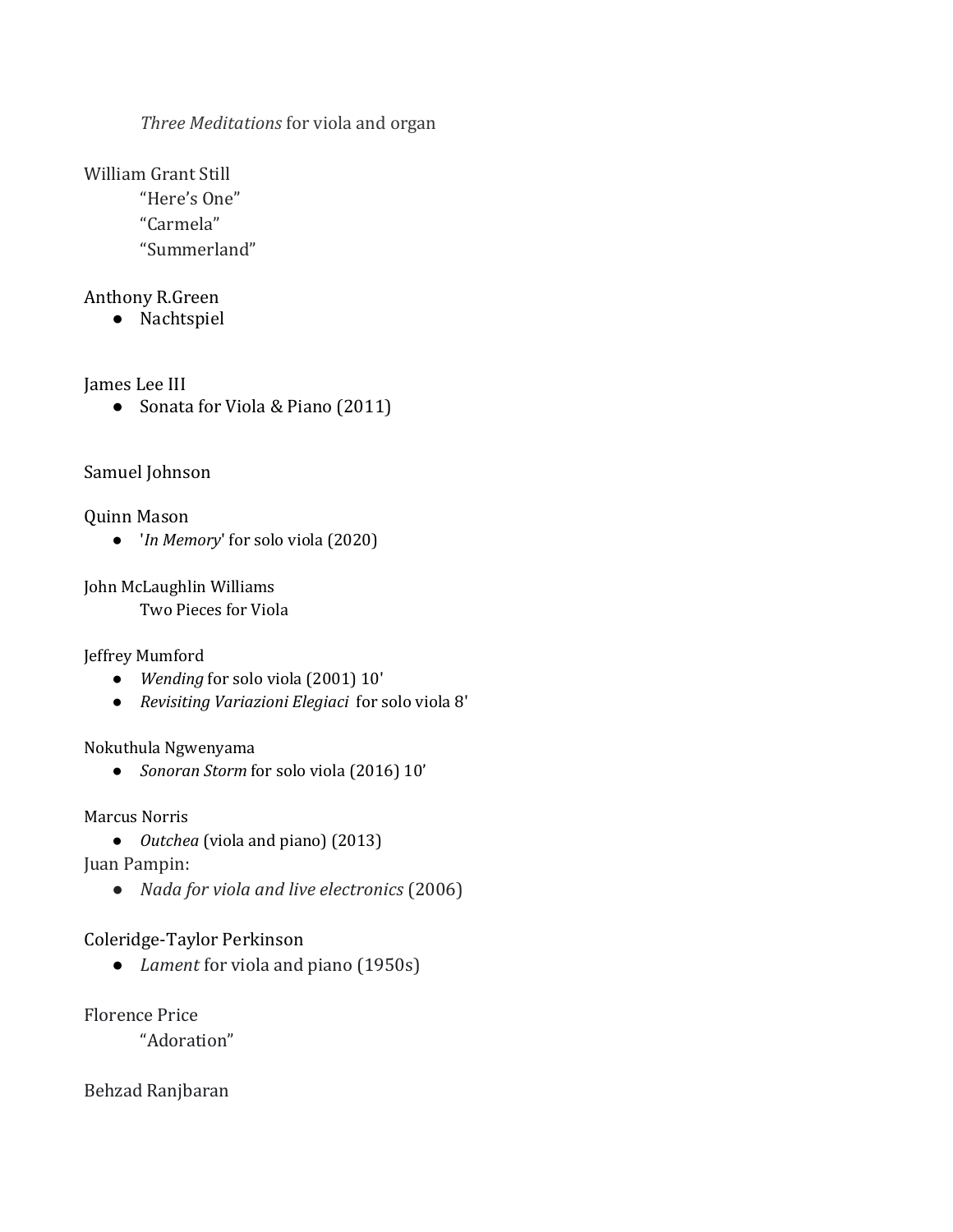Viola Concerto

#### Darian Thomas

- *3 Pieces*  for solo Violin/Viola. 9'57". 2013
- *[Sonata for Chris](https://soundcloud.com/ddt93/sets/sonata-for-chris)* for solo viola and piano. 16'14". 2015

#### Shih-Wei Lo:

● *Timelapse/Gesture for amplified viola* (2011)

### Alvin Singleton

- *Argoru* V (1978) viola 10"
- *Mookestueck* (1999) 5-string electric viola 9'

### Cuong Vu:

● *Porch Music for viola and trumpet* (2015)

### George Walker

Viola Sonata

### Errollyn Wallen

● *Rapture* (Viola and Piano) (1998) 12 minutes

#### Evan Williams

● *The Devil in the Belfry*; viola and piano; 9' 2018-

#### Kim Williams

● *Quiet Shadows-*Solo Viola

# **Cello Concerti:**

Primous Fountain:

● Cello Concerto

Jeffrey Mumford

● *of fields unfolding... echoing depths of resonant light*

# **Cello Pieces:**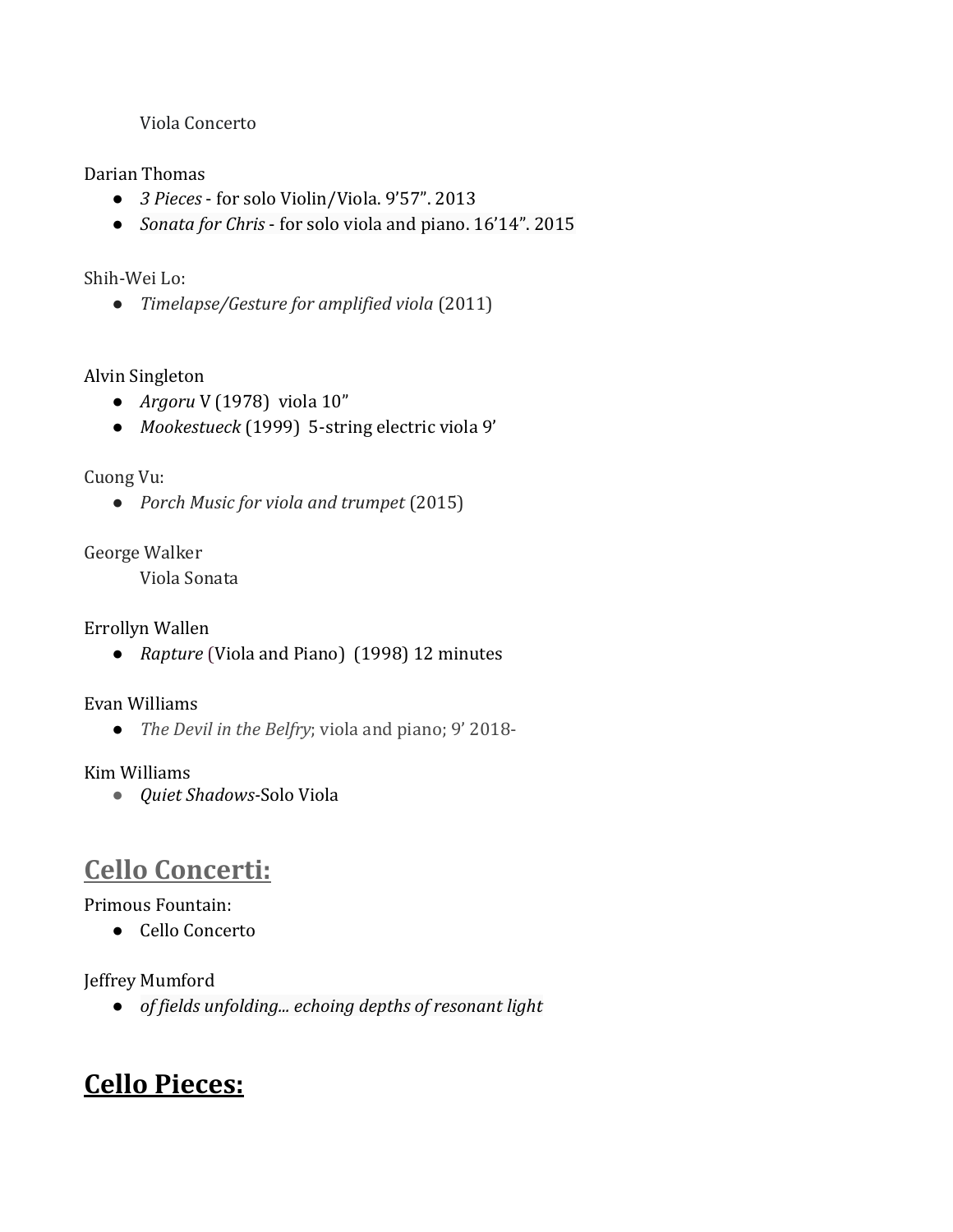David N. Baker

- Impressions for 2 Celli (1988)
- Sonata for Solo Cello (1990)

Raven Chacon (Navajo Nation)

- *[Quiver,](http://spiderwebsinthesky.com/wp-content/uploads/2018/11/Quiver_score.pdf)* for solo cello (2018)
- *[Invisible Arc,](http://spiderwebsinthesky.com/wp-content/uploads/2018/01/Raven-Chacon-Invisible-Arc-for-solo-cello.pdf)* for solo cello (2017)
- *[Taa'go Deza \[Three Points\]](http://spiderwebsinthesky.com/portfolio/items/taago-deza/)*, 3 songs for singing cellist (2007)

Samuel Coleridge-Taylor

● Variations for cello and piano

[Brent Michael Davids](https://en.wikipedia.org/wiki/Brent_Michael_Davids) (Mohican)

● *CELLO CHILI* for solo cello (2008)

## Primous Fountain:

- Cello Suite
- Tango Para Cello

Gifrants (Marcien Guy-Frantz Toussaint)

● 7 solo pieces written for the cello

# Anthony R. Green

● *… on top of a frosted hill …* (2011) – cello and piano : 13m

### Adolphus Hailstork

● *Theme and Variations on "Draw the Sacred Circle Closer" for solo Cello*

### Jeraldine Sanders Herbison

- Saltarello *for Cello and Piano*
- Sonata for Unaccompanied Cello Op 15 No. 2, (1978)
- *An Invention Upon an Airy Land,* for cello and piano
- Sonata No. 2 for Cello and Piano, Op 19 No. 1

### Geoffrey Dana Hicks

● Piece for Cello

Chad "Sir Wick" Hughes

● First Suite for Violoncello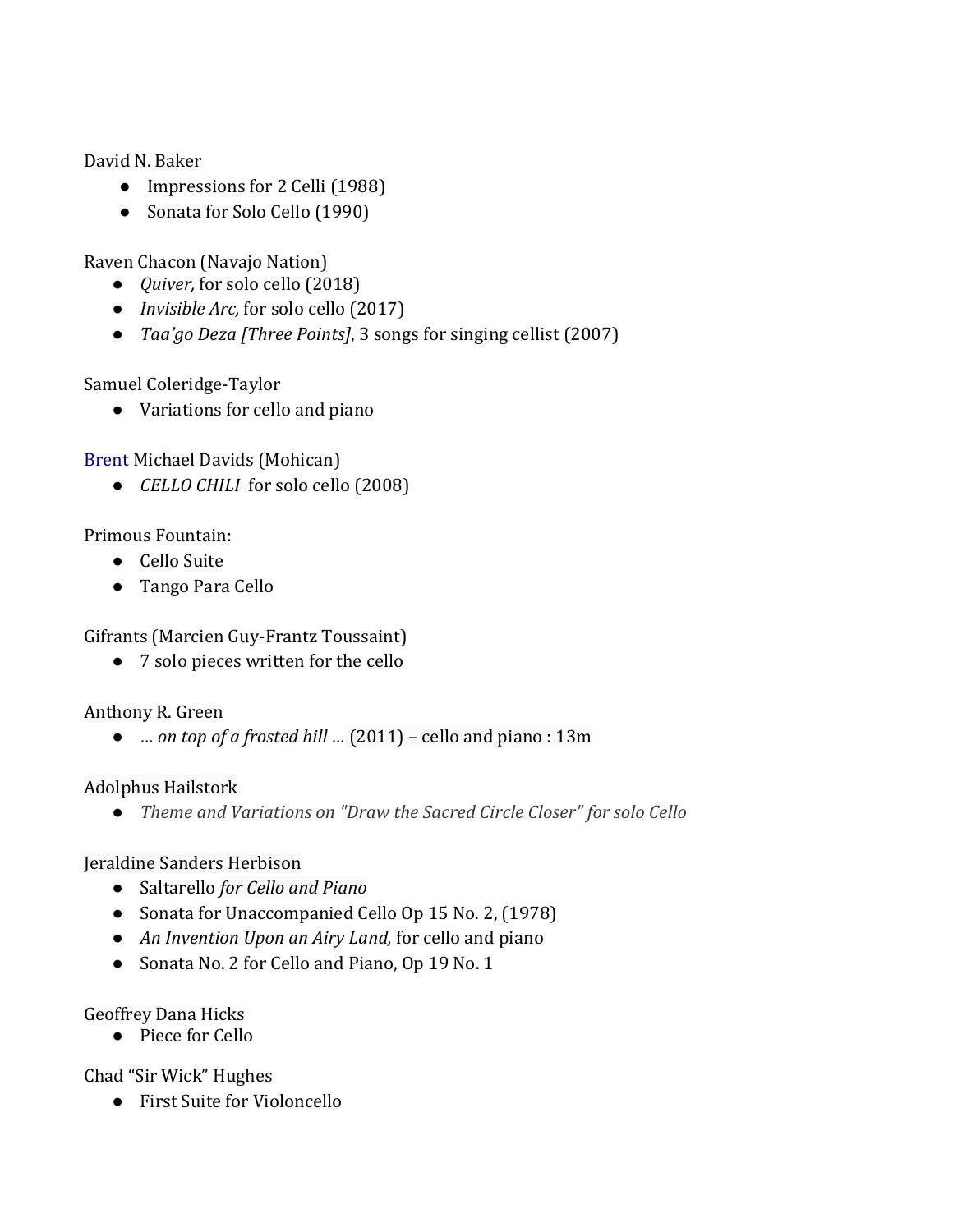Allison Loggins-Hull

● *Stolen* for Solo 'Cello (2016)

Eric Brian Lacy

● *Three Question Marks* for cello

James Lee, III

● Abraham's Sons (In Memoriam: Trayvon Martin) for cello solo (2014)

#### Tania Léon

● *Four Pieces for Cello Solo*

Quinn Mason (b. 1999)

● *Suite for Solo Cello (2016)*

Jessie Montgomery

● Cadenzas for Haydn Cello Concerto in D Major (2014) *(Currently Unavailable for Purchase)*

#### Carman Moore

● *MADIBA* (2015) for Symphony Orchestra and solo Cello

#### Dorothy Rudd Moore

- *Baroque Suite* (unaccompanied) 1965
- *Dirge and Deliverance* 1971 for cello and piano (16:00) two mvts

### Coleridge-Taylor Perkinson

● Lamentations Black/Folk Song Suite for solo cello (1973)

#### Ayo Oluranti

● *Fantasia (2007)*

#### Fred Onovwerosuoke

● *Fantasia for Cello and Piano*

#### Carlos Simon

● *[Lickety Split](http://coliversimon.com/small-ensemble/lickety-split-cello-and-piano)* piano and cello 5'

#### Alvin Singleton

● Argoru II (1970) cello 13'

#### Joyce Solomon

● *Elegy* 1970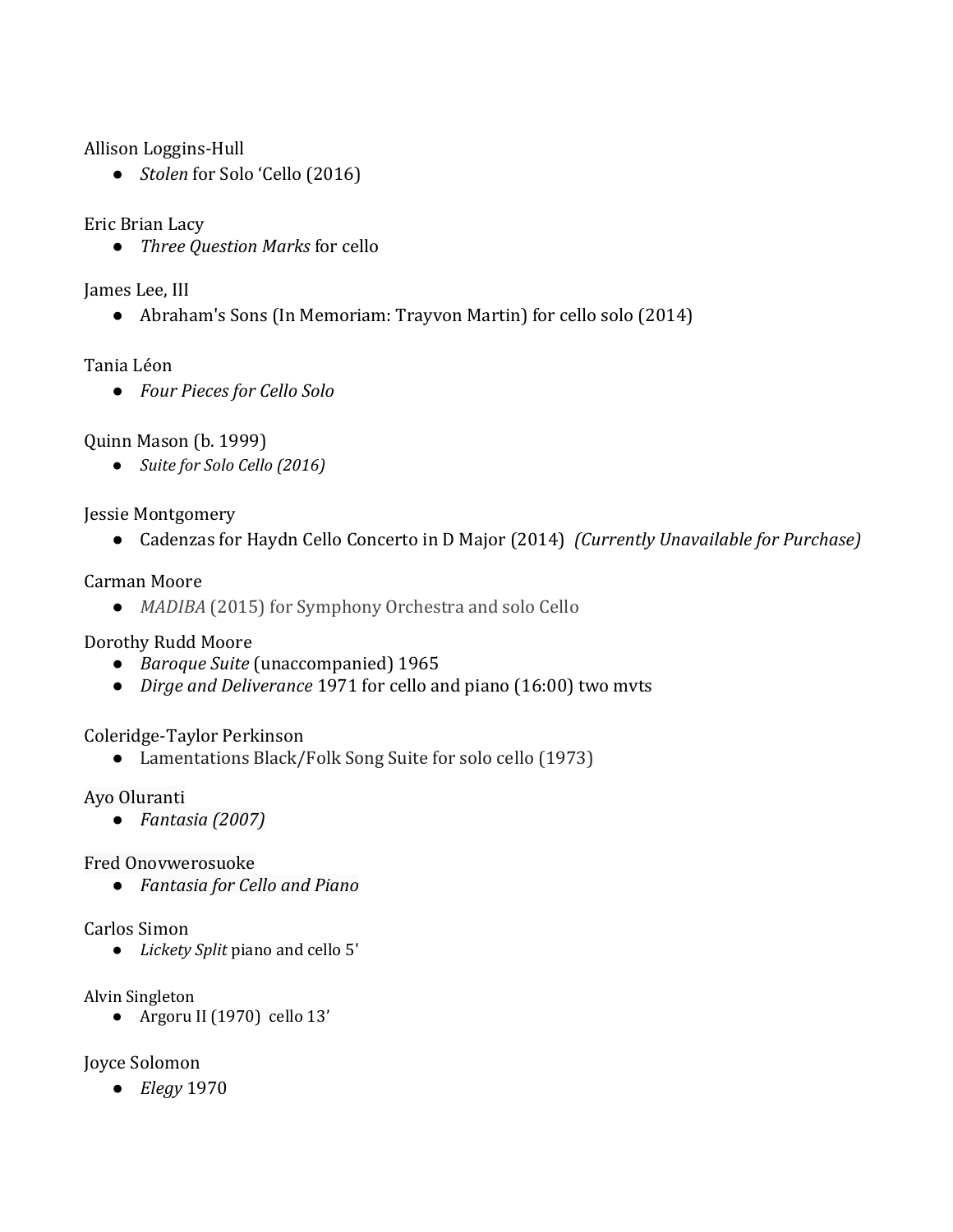Shirley J Thompson

- *Beyond These Times* (1990)
- *Blue Iris* (solo cello) (1989)
- *TRANSITION Solo Cello, String Quintet, Trumpet, Trombone, Piano, Kit Drum, Percussion. 12' 36"*
- *NITEMOVE Solo Cello, String Quintet, Piano, Trumpet, Trombone, Drum Kit, Percussion. 4'36"*

### Daijana Wallace

● *Shades* (solo cello)

## Errollyn Wallen

● *Dervish* **(**Cello and Piano) (2001) 6 minutes

## Mary Watkins

● Piece for Cello 1983

## Doloros White

- *Everytime I Feel the Spiri*t *(1974)*
- *Sometimes I feel like a motherless child (1974)*
- *Two Spirituals for Cello and Piano (1987)*

### Evan Williams

● *[Cantigas;](http://www.evanwilliamsmusic.info/cantigas.html)* [cello and piano; 10'](http://www.evanwilliamsmusic.info/cantigas.html) 2015

### Kim Williams

● *Quiet Shadows-*Solo Cello

Pamela Z

● *Four Movements for Violoncello and Delays* 

# **Double Bass Concerti**

# **Double Bass Pieces**

# Ahnee Sharon Freeman

● *Meditations* 1985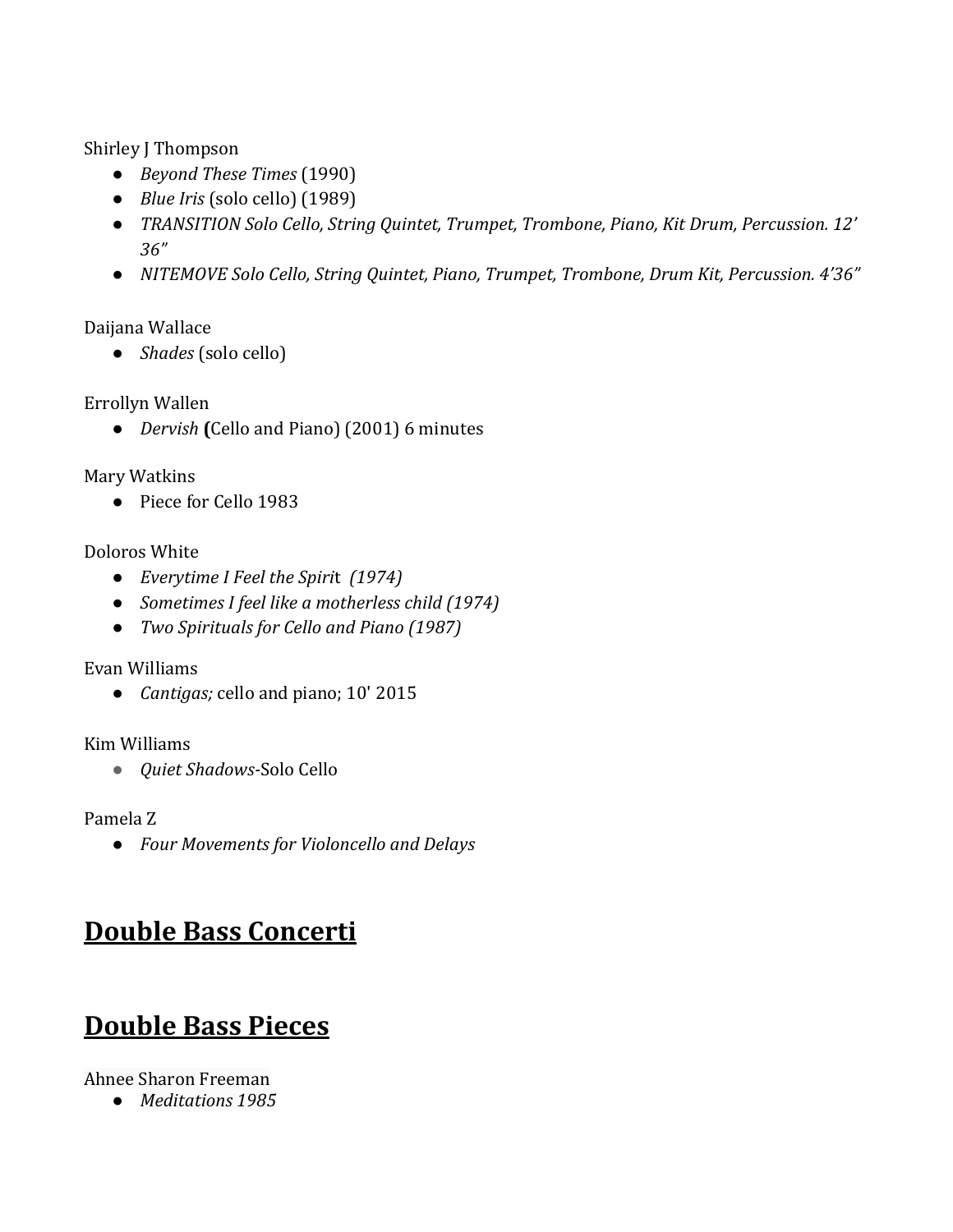Philip Herbert

● Sonatina Project for Double Bass and Piano

Consuela Lee

● *To Duke with Love (I986)*

Brianna Lawren Ware

● *Be Still My Soul/In Christ Alone* (2015)\*\*\* Contrabass and Piano

Trevor Weston

● *SPRING CHANGES* for double bass and piano 5 min [1995]

# **Chamber Music:**

Michael Abels (b. 1962)

- Urban Legends (2009) String quartet and orchestra
- Delights and Dances (2005) String Quartet and string orchestra

Leila Adu

- *If the Stars Align* for String Quartet (Brentano/Calder recorded)
- *Alyssum* for String Quartet and Harp (Mivos)

Eleanor Alberga

- Clouds, 1984, Pf 5tet
- String Quartet No. 1, 1993,
- String Quartet No. 2, 1994,
- Remember, (2000), Str 4tet
- Piano Quintet, (2007)

Lettie Beckon Alston

● *Duel for Violin and Cello (1982)*

TJ (Thomas Jefferson)Anderson

- String Quartet, No. 1
- *Five Bagatelles for Oboe, Violin , and Harpsichord*
- *Connections*, a Fantasy for String Quintet
- *Five Easy Pieces* Trio (violin, piano, Jew's harp). 1974
- *Re-Creation* Three readers, dancer, violin, cello, trumpet, alto saxophone, piano, and drums. Sign language, with gestures reflected in dance. 1978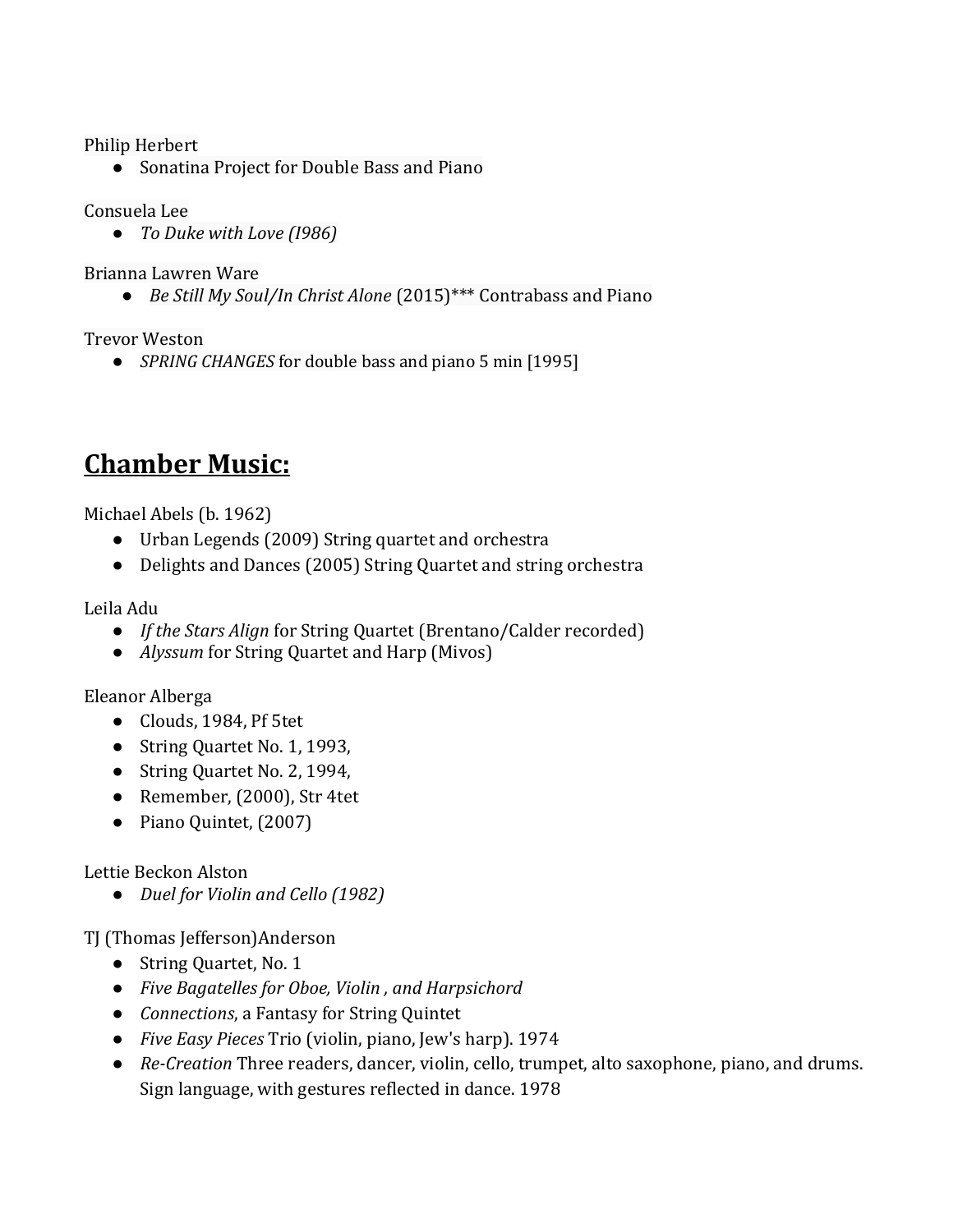- *Vocalise* Violin and harp
- *Thomas Jefferson's Orbiting Minstrels and Contraband.* A 21st Century celebration of 19th Century form. String quartet, woodwind quintet, jazz sextet, dancer, soprano, computer, visuals, and keyboard synthesizer.
- *Ivesiana* For Violin, Cello, and Piano
- *Grace* for string quartet. 1994 Commission: Bill T. Jones/Arnie Zane Dance Company
- *Huh! (What did you say?)* . for three performing stations; solo violin, [ violin, viola, and cello],solo clarinet.
- *Shouts* (forty improvisations for Eva-Maria) for oboe, violin, cello, and piano. 1997.
- *The Wedding Party for poet, Visuals, Voice, Violin, E flat Alto Sax and B flat tenor sax*. 2008

# Mabel Bailey

● *Patchwork (*1984) String Quartet

# Regina Harris Baiocchi

- *Realizations* for string quartet, 1979
- *Communion* for marimba, strings, and piano, 1999
- *Sketches for piano trio,* 1992

# David Baker (1931-2016)

● *Roots II* Piano Trio

# George Bridgetower

- *Minuets &c &c for the violin, mandolin, German flute & harpsichord, composed by an African, inscribed to His Grace, Duke of Buccleugh and to the Right Honorable John, Lord Montague of Broughton. Book 2d, etc.* London: Richard Duke, for the author, [1795?]. Library: British Library [b.53.b.(l.)
- *Minuets, cotillions and country German dances for the violin, mandolin, flute, and harpsichord, composed by an African* (c1790). Library: British Library.

# Raven Chacon (Navajo Nation)

- *(Bury Me) Where The Lightning [Will] Never Find Me*, for bass clarinet, percussion, violin, and cello (2019)
- *Horse Notations*, for flute, string quartet, and 2 hand drums (2019)
- *[Journey of the Horizontal People](http://kronosquartet.org/fifty-for-the-future/composers/raven-chacon)*, for string quartet (2016)
- *[Double Weaving,](http://spiderwebsinthesky.com/portfolio/items/double-weaving/)* for string quartet (2014)
- *[Biyan,](http://spiderwebsinthesky.com/portfolio/items/biyan/)* for flute, clarinet, violin, cello, and percussion (2011)
- *Whisper Trio,* for 3 performers (2008)
- *Nihikeedoo' yinaal*, for mixed ensemble {fl, bass cl, perc, vl, vla, vc} and electronics, (2007)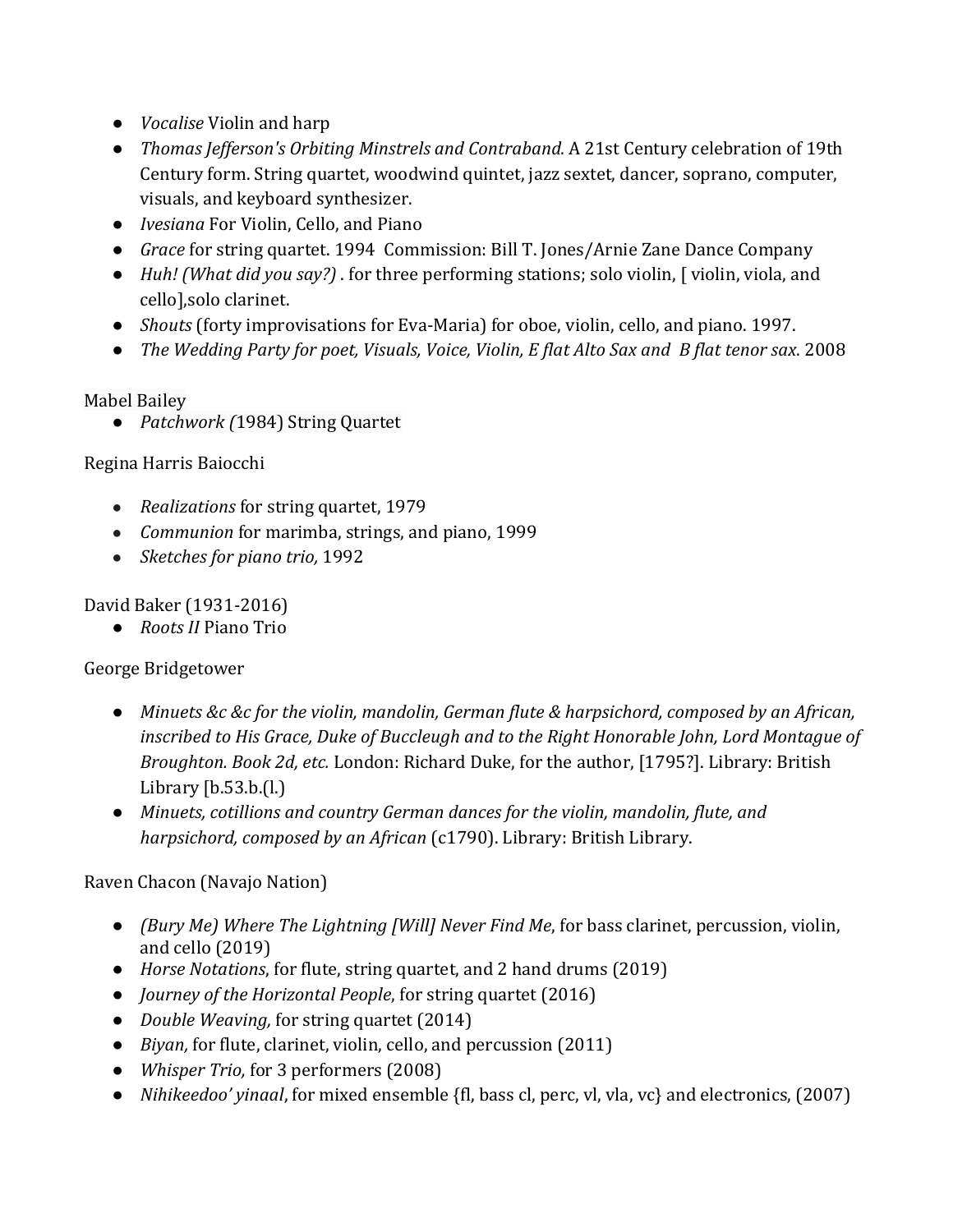- *[Echo Contest](http://spiderwebsinthesky.com/portfolio/items/echo-contest/)*, for 2 musicians (2005)
- *[Atsiniltlish' iye](http://spiderwebsinthesky.com/portfolio/items/atsiniltlish-iye-2/),* for flute, clarinet, bassoon, cello and percussion (2003)
- *Pointillisimo*, for string quartet (2001)
- *[Duet,](http://spiderwebsinthesky.com/portfolio/items/duet/)* for two musicians (2000)

Chevalier de Saint George: *Six quatuors à cordes, pour 2 vls, alto & basse, dédiés au prince de Robecq*, composed in 1770 or 1771, published by Sieber in 1773

- No. 1 in C Major,
- No. 2 in E-flat Major,
- No. 3 in G Minor,
- No. 4 in C Minor,
- No. 5 in G Minor
- No. 6 in D Major
- Trois Sonates for keyboard with violin: B flat, A, and G minor, Op. 1a, composed c. 1770, published in 1781 by LeDuc.
- Sonata for harp with flute (could be on violin?) obligato, n.d.: E flat, original MS in Bibliothèque Nationale, côte: Vm7/6118
- Sonate de clavecin avec violin obligé G major, arrangement of Saint-Georges's violin concerto Op. II No. 1 in G, in the collection "Choix de musique du duc regnant des Deux-Ponts."
- Six Sonatas for violin accompanied by a second violin: B flat, E flat, A, G, B flat, A: Op. posth. Pleyel, 1800.
- Six quartetto concertans "Aux gout du jour", no opus number. In B flat, G minor, C, F, G, & B flat, published by Durieu in 1779.
- Six Quatuors concertants, oeuvre XIV, in D, B flat, F minor, G, E flat, & G minor, published by Boyer, 1785.

Samuel Coleridge-Taylor (1875-1912)

- Op.1 Piano Quintet (1893)
- Op.2 Nonet (1893)
- Op.5 [5 Fantasiestücke](https://imslp.org/wiki/5_Fantasiest%C3%BCcke,_Op.5_(Coleridge-Taylor,_Samuel)) for string quartet (1895)
- Op.10 [Clarinet Quintet](https://imslp.org/wiki/Clarinet_Quintet,_Op.10_(Coleridge-Taylor,_Samuel)) in F♯ minor
- String Quartet in d minor (lost)

Will Marion Cook (1869-1944)

● Musical theatre works

Arthur Cunningham (1928-1997)

- Ballet (1968) jazz quartet & string quartet.
- Covenant (1972) violoncello & double bass
- 2 Inventions (1952) 2 double basses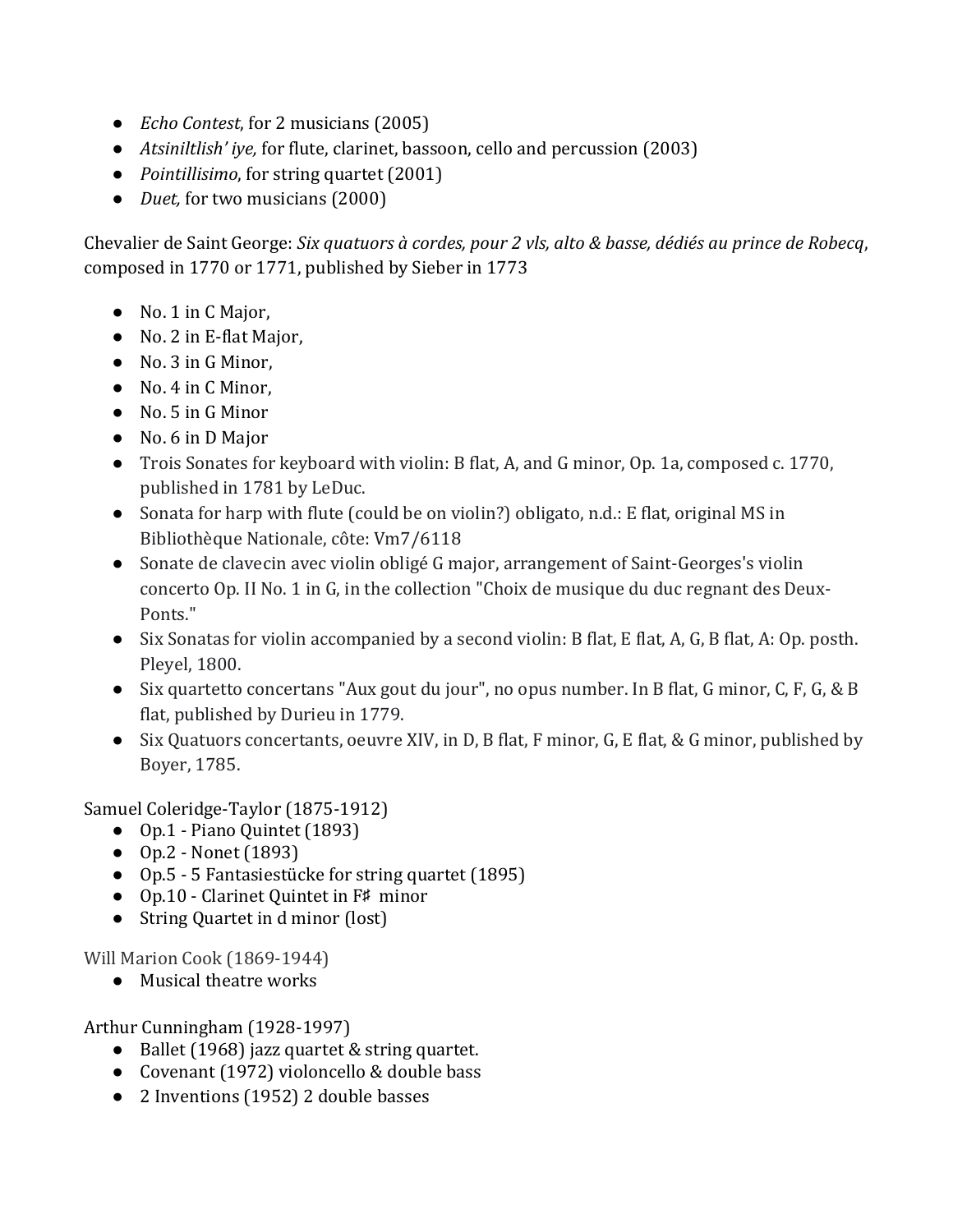● Trio, violin, viola, violoncello (1968)

Brent Michael Davids (Mohican)

- *TINNITUS QUARTET* for string quartet (2005)
- *THE SINGING WOOD* for electric string quartet (1995)
- *THE LAST OF JAMES FENIMORE COOPER* for string quartet and narrator (2001)
- *NATIVE AMERICAN NATIONAL ANTHEM* for electric string quartet with Apache Violin, Bow Shakers, Mini-Raspers, and Text (1996)
- *TURTLE PEOPLE* String Quartet, Quartz Crystal Bass Flute, With Large Turtle Water Drum, Owl Buzzer, Clay Turtle Whistle, and Text (1995)

Julius Eastman

● Stay On It

Rachel Eubanks

● *Trio* (clarinet, violin, piano) (1977)

Primous Fountain:

- Piano Trio
- String Quartet No. 1
- String Quartet No. 2

Ahnee Sharon Freeman

● *War Sonata (*violin cello piano) (1968)

Gifrants (Marcien Guy-Frantz Toussaint)

- Pa Amou (Introducing Chantrêl, a Haitian Approach to Chamber Music)
- Dyalóg
- Mizik Demafwa
- Bél Souvni
- Pasyon Fou

Godsey, André E., Sr

● String Quartet Number 1 in A minor: On the Struggle Between Light and Darkness

deVon Russell Gray

- Fractious Child 2 vln 2 vc processing tape (2016)
- Make the Revolution Irresistible, SQ, processing, improvised elect, movement artist

Diana E. Greene

● *Tragedies (*oboe cello piano) (1980)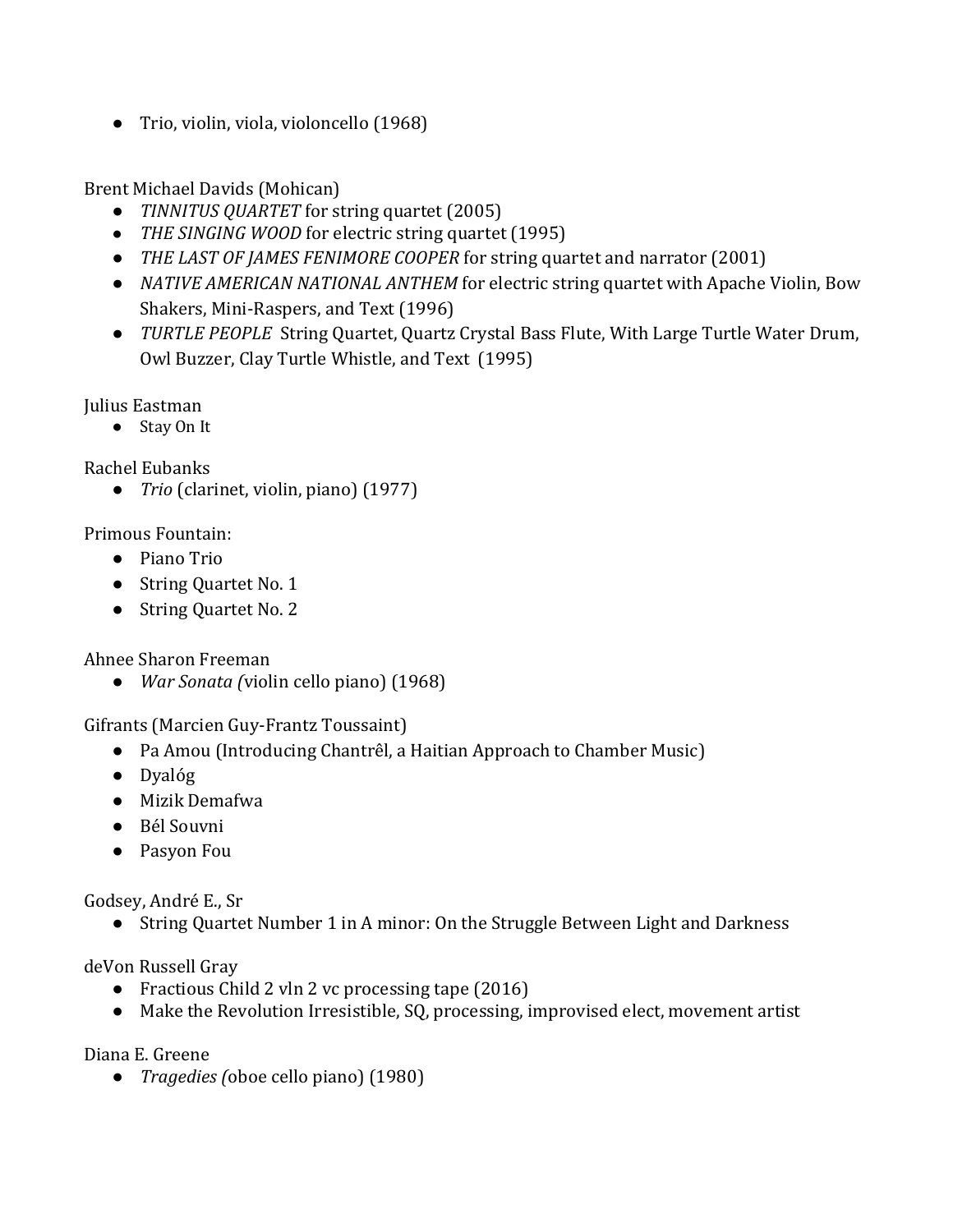#### Anthony R. Green

- *Collide-oscope I* (2016) flute, clarinet in B-flat, violin : 5m
- *Collide-oscope II* (2016) string trio : 10m30s
- *Collide-oscope IV* (2016) violin, viola/voice 6m
- *… heen en weer …* (2015) string trio : 13m30s
- *Ohkyanoos (2013) – flute, bass clarinet, percussion, violin, cello, piano : 8m;*
- *Refraction Aberrance (2010) – cello and ensemble of piano, harp, guitar (or any combination) : 12m*
- *The Gettysburg Address (2010) – soprano, clarinet/bass clarinet, cello, percussion, piano, text by Abraham Lincoln : 12m*
- *Scintillation II (2008) – viola and cello : 7 – 10m*
- *Oh, Freedom! (2015) – flute, viola, cello, optional tenor and spoken word performer (text by Amber Rose Johnson) : 30m*
- *Catalpa (2014) – piano trio : 7m15s*
- *Chance (2004/2007) – string quartet : 7m*

#### Adolphus Hailstork

- *American Landscape* for string duet
- *Evensong* for violin and cello
- *Divertimento* for violin and viola
- *Little Diversions for Lord Byron's Court* for two violins or string duet
- *Sanctum* for clarinet and piano or viola and piano
- *String Quartet No. 1*[\[43\]](https://en.wikipedia.org/wiki/Adolphus_Hailstork#cite_note-43)
- *String Quartet No. 2 - Variations on "Swing Low, Sweet Chariot"*
- *Three Spirituals for String Trio*
- Trio for Violin, Cello, and Piano (1985)
- *Who is Sylvia?* For Coloratura Soprano, Violin, and Piano

Edward H. Hardy (for String Quartet)

- *Three Pieces Inspired by Edgar Allan Poe*
- *Flying- Dancing in Spanish Harlem*

#### Jeraldine Sanders Herbison

- Six Duos for Violin and Cello (1976)
- *Fantasy in Three Moods op 7 (*viola, cello, piano) (1971)
- Miniature Trio op 3 (violin, oboe, piano) (1962)
- Trio No. 2 op 17 (flute violin guitar) (1979)
- Trio No. 3 op 22 no. 2 (violin cello piano) (1986)
- *I Heard the Trailing Garments of the Night (*flute violin cello piano) (1975)
- *Introspection Op 8 (*oboe violin cello piano)
- Piano Quartet: *Melancholy on the advent of departure op. 18 no. 3*
- *String Quartet op. 14*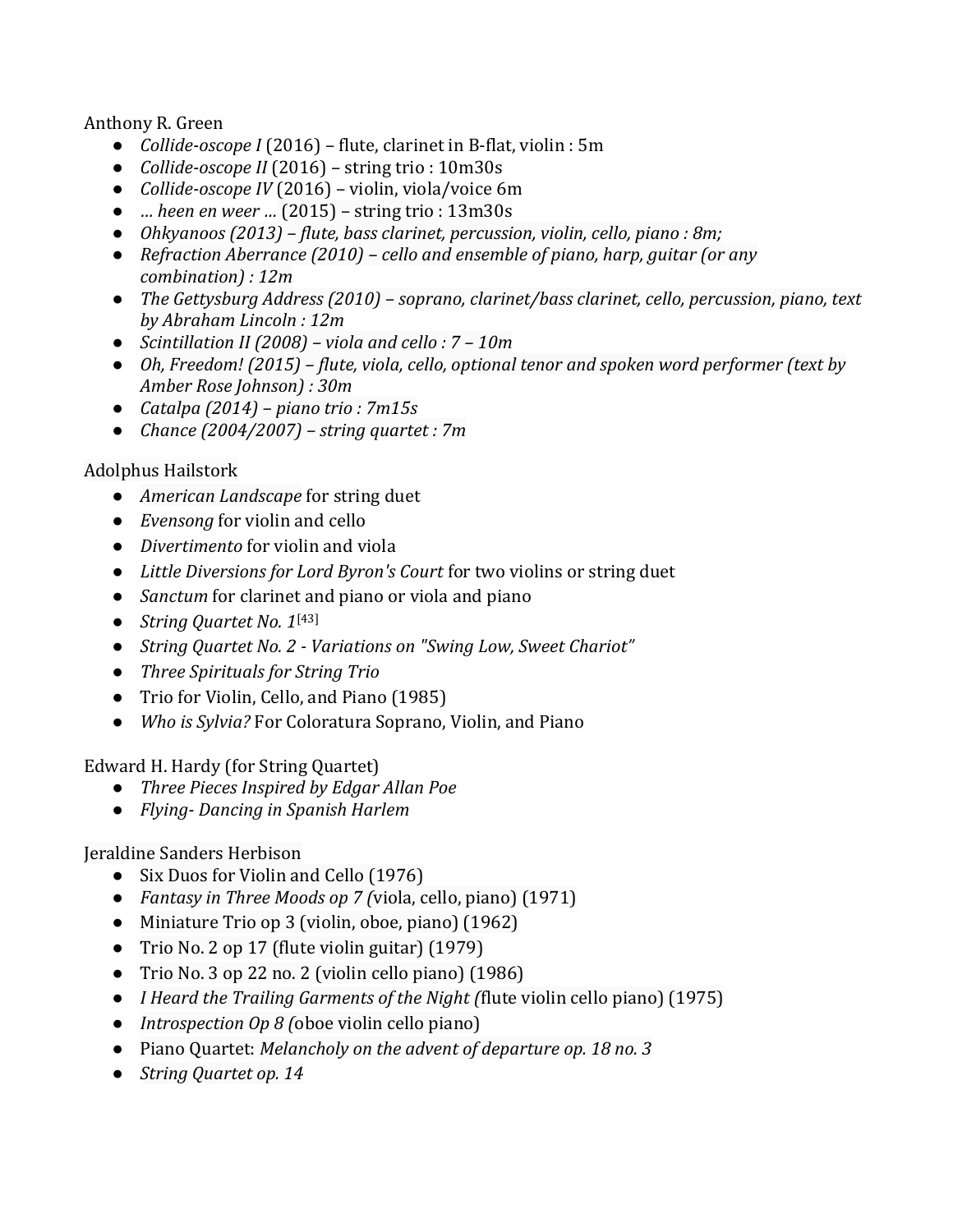Geoffrey Dana Hicks

- *First String Quartet*
- *Second String Quartet*
- *Third String Quartet*
- *Fourth String Quartet*
- *Fifth String Quartet*
- *Sixth String Quartet*

Augustus O. Hill

● String Quartet No. 2

Jonathan Bailey Holland

- *Soli (*4 vln, 2 vla, 2 vc, 1 cb) (2001)
- *Monochrome* (2005) (violin ,cello, fl, piano)
- *Between Days (*alto fl, cello, cl, piano) (2003)
- Piano Trio (2006)
- *After the Wailing* (soprano, violin, viola, cello) (2007)
- *Synchrony* (ob, bsn, vln, vc, piano)
- *Forged Sanctuaries: String Quartet No. 2, (*2016)
- *Follow (*two violins) (2017)
- *Calibrating (*violin, marimba) (2016)
- *Mobius (*violin, cello, cl, piano) (2018)
- *Third Quartet (*2019)

Chad "Sir Wick" Hughes

● The Vivid Dawn: Rondo for Flute, Clarinet, and Violoncello

Hannah Kendall

- *Vera (*clarinet, violin, viola, cello) (2008)
- *Labrynthine (*2 violins, 2 violas) (2009)
- *Network Bed (*piano, violin, viola, cello)
- *Glances: I Don't Belong Here (*string quartet) (2019)

### Daniel Kidane

- *Foreign Tongues (*for string quartet) (2015)
- *Winged* (string quartet and electric guitar)
- *The Devil's Overture* (cello, clarinet, percussion)

Emmanual Gyima Labi

- *String Quartet no. 1, "At the Immaculate Bee Hive"* (1982)
- *Gentle Winds*, Op. 5, for violin and pianoforte (1973)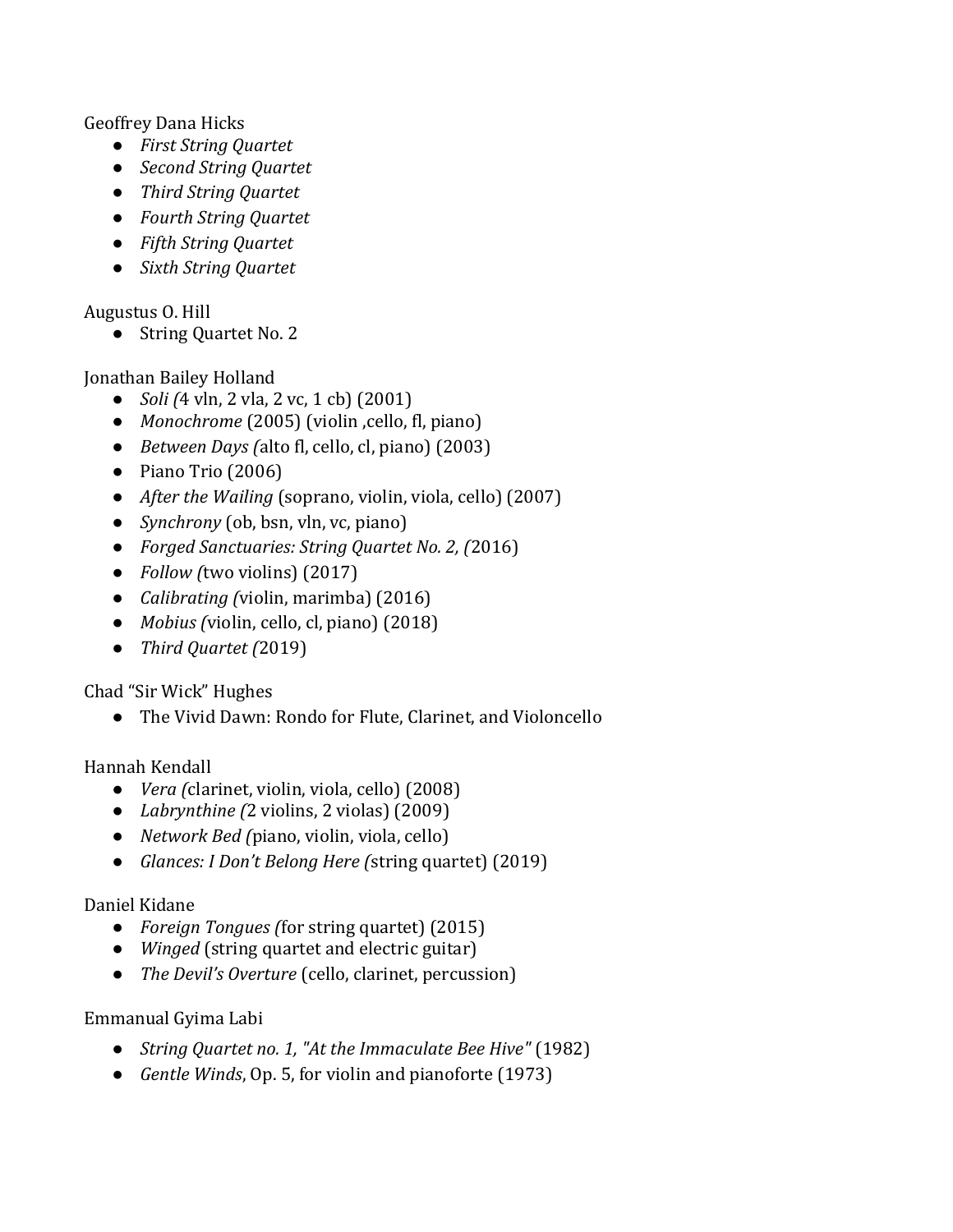Eric Brian Lacy

- *Static for two violins*
- *Frenzy (*for string sextet)

James Lee III

- Piano Trio No. 2 "Temple Visions" for violin, cello, and piano (2014)
- Quintet for clarinet and string quartet (2018)
- Scenes Upon Eternity's Edge for flute, violin, cello, and piano (2010)
- The Appointed Time for string quartet (1999)

Tania León:

- *À Tres Voces* (2012) string trio
- Cuarteto No. 2 (2011) [20' str quartet
- *Elegia a Paul Robeson* (1987) [ ]violin, cello and piano
- *Esencia para cuarteto de cuerdas* (2009) [18'] vn 1, vn 2, va, vc
- *Arenas d'un tiempo (*clarinet cello piano) (1992)
- *Parajota delaté (*fl, cl, violin, cello, piano) (1988)

### George Lewis

- "Thistledown" (2012), for quartet
- "Ikons" (2010), for octet
- "Dancing in the Palace" (2009), for tenor voice and viola, with text by Donald Hall
- "Signifying Riffs" (1998), for string quartet and percussion

Wynton Marsalis (b. 1961)

● *At the Octoroon Balls (*string quartet) (1998)

Quinn Mason (b. 1996)

- '*Two Fleeting Daydreams*' for clarinet, violin and piano (2015, rev. 2016/17)
- '*The 19th Amendment*' for clarinet, violin and piano (2019)
- *On life* for tuba and string quartet (2018)
- '*String Quartet No. 2*' (2013, rev. 2019)
- '*String Quartet No. 6*' (2018-2019)
- *String Quartet No. 5*' (2015, rev. 2018)
- *Three Vignettes*' for string trio (2016)

### Delores Martin

● *Sounds in a park (String Quartet)*

Jessica Mays

● *On Shapes and Figures* for string quartet and bass clarinet (2016)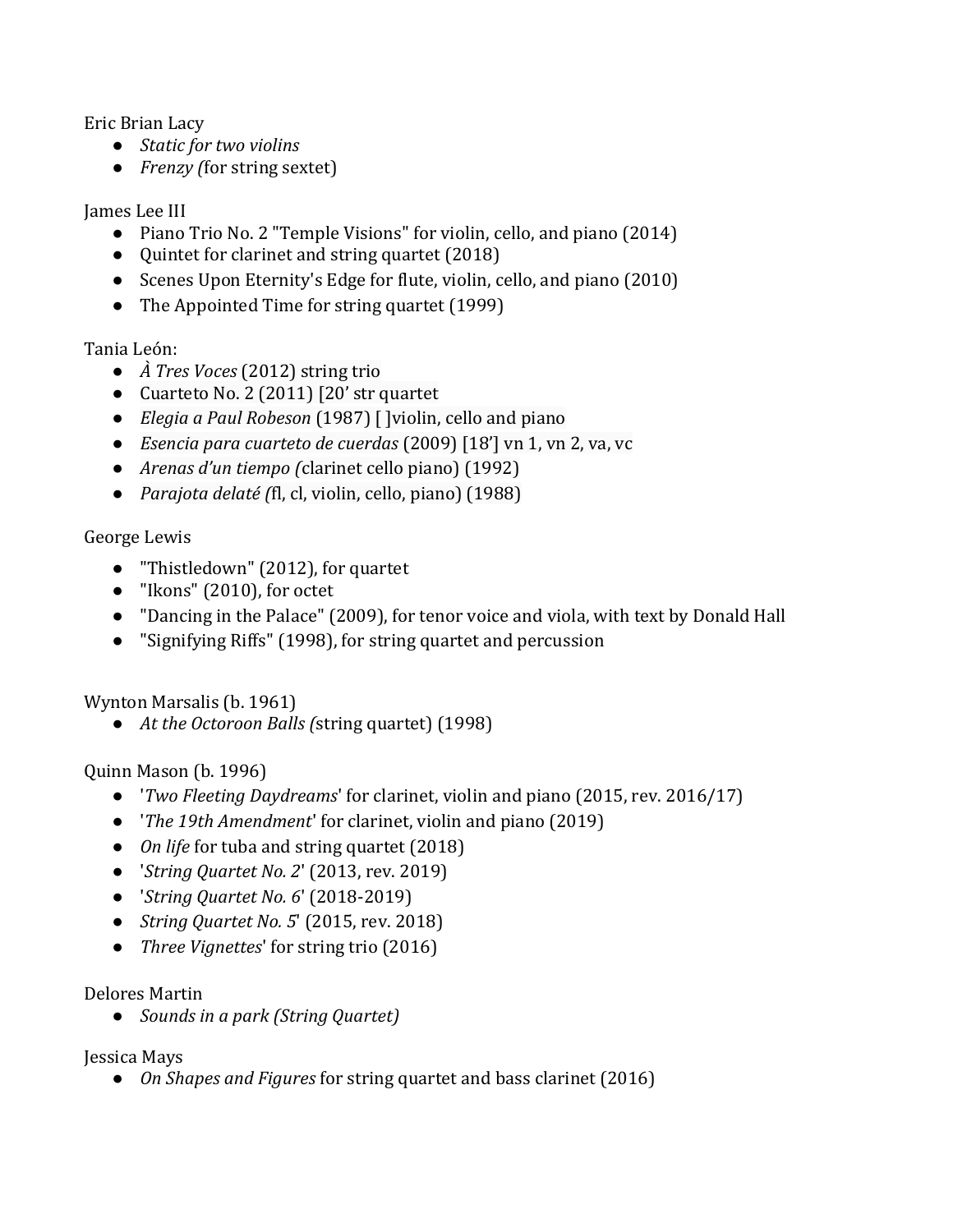Lena Johnson McLin

● *Memory* (flute violin cello piano/organ)

Nicole Mitchell (so much terrific music! [https://www.nicolemitchell.com/list-of-works-1\)](https://www.nicolemitchell.com/list-of-works-1)

- Wondrous Birth, string quartet, 2005
- Sweet Tooth, string quartet, 2005
- Symbology, any instruments (3 or above), 2005
- Waterdance, flute, cello and frame drum, 2003
- Balafon, balafon, two violins, cello, bass, 2003
- Symbology, any instruments (3 or above), 2005
- Exploration #1 for any instruments (solo or above)
- Episodes for Creative Ensemble, any instruments (3+) w/rhythm section, 2007
- Black Unstoppable, quartet-large ensemble (any instruments w/rhythm section)

Jessie Montgomery<https://www.jessiemontgomery.com/works>

- *Strum (*string quartet) *(2012)*
- *Voodoo Dolls (*string quartet) *(2008)*
- *Starburst*
- *Duo for Violin and Cello (2018)*

### Carman Moore

- *BLUE...RED….GREEN* (violin viola, cello) (2009)
- SHE (A LIFE) for soprano, clarinet, violin, and piano

Dorothy Rudd Moore

- *Moods (*violin, cello) (1969)
- Trio No. 1 (1970) (piano violin cello)
- *Modes (*string quartet) (1968)

### Joe M. Moore III

- *The Colour Suite* (violin and percussion)
- *Cascades (*piano trio)

#### Undine Smith Moore

- *Afro American Suite (*flute cello piano) (1969)
- *Soweto (*violin cello piano) 1987

Jeffrey Mumford:

- *string quartet no. 1* (formerly *quartet no. 3* ) (1978 rev. 1980),
- *string quartet no. 2* (1982-83, rev. 1995),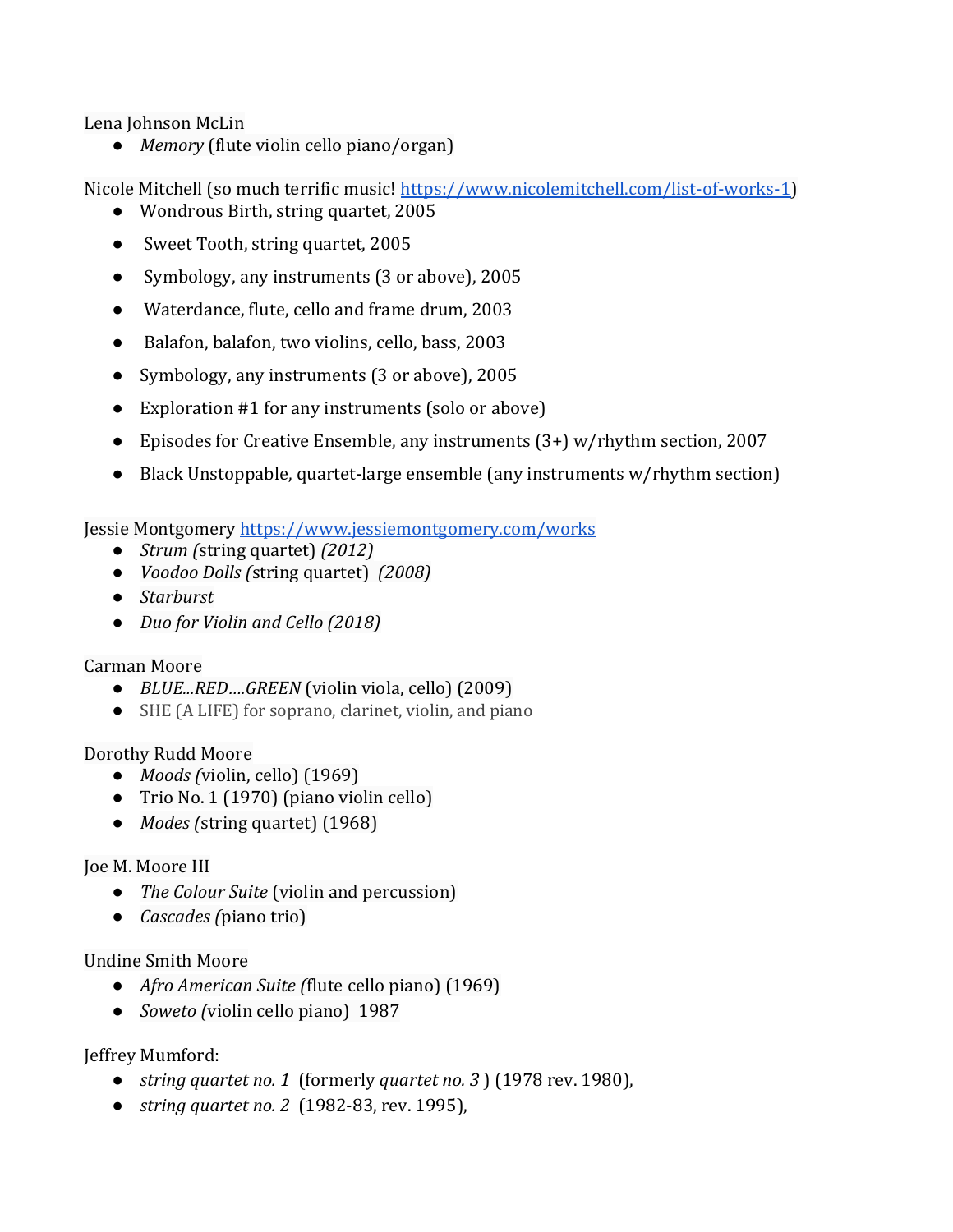- *a veil of liquid diamonds* (1985-86, rev. 1995, 1999),
- *echoes in a cloud box* (1988) (10 min. (violin and 'cello)
- *from the middle . . . becoming air* (1991) (19 min. (string trio)
- *a vivid distance serenely layered* (1995) (5 min.) ('cello quartet)
- *in forests of evaporating dawns* (1996) (18 min.)(string quartet)
- *eight aspects of appreciation* (1996, rev. 2000) (11 min.)(violin and viola)
- *in afternoons of deep and amplified air* (1998) (11min.)(string quartet)
- *the promise of the far horizon* (200. 2) (16 min.)(string quartet)
- *toward the deepening stillness beyond visible light* (2004) (11 min.)(piano, string quartet)
- *in the community of encompassing hours* (2005) (9 min.)(piano trio)
- *in soft echoes . . . a world awaits* (2008) (11 min.)(string trio)

Diedre Murray

● String Trio

Brian Raphael Nabors

- *7 Dances* (for flute violin cello)
- *Piano Trio*
- *Zephyr* (two flutes and string quartet)

James Newton (https://jamesnewtonmusic.com)

- In a Moment, IN the Twinkling of an Eye (Soprano Voice, Bb Clar., Bassoon & Pno)
- Violet- (Flute, Bb Clarinet, String 4tet& Percussion)
- Elisha's Gift-String Quartet + Contrabass
- Glimpses of the Garden of Eden (Horn solo and Chamber Orchestra)
- 65th Psalm for Solo Flute and Voice

Bongani Ndodana-Breen

- *Safika*, piano quintet
- *Apologia at Umzimvubu*, string quartet
- *Miniatures on Motherhood*, string quartet
- *Two Nguni Dances*, piano trio
- *Intlanzi yase Mzantsi*, piano quintet based on Schubert's Trout Quintet
- *Letter of Thomas McKeller, 1948, 1927*

Nokuthula Ngwenyama

- *Above the West* for Violin and Viola (2015) 18'
- *Climbing to Dragon's Mountain* for 4-part violin choir (2015) 5'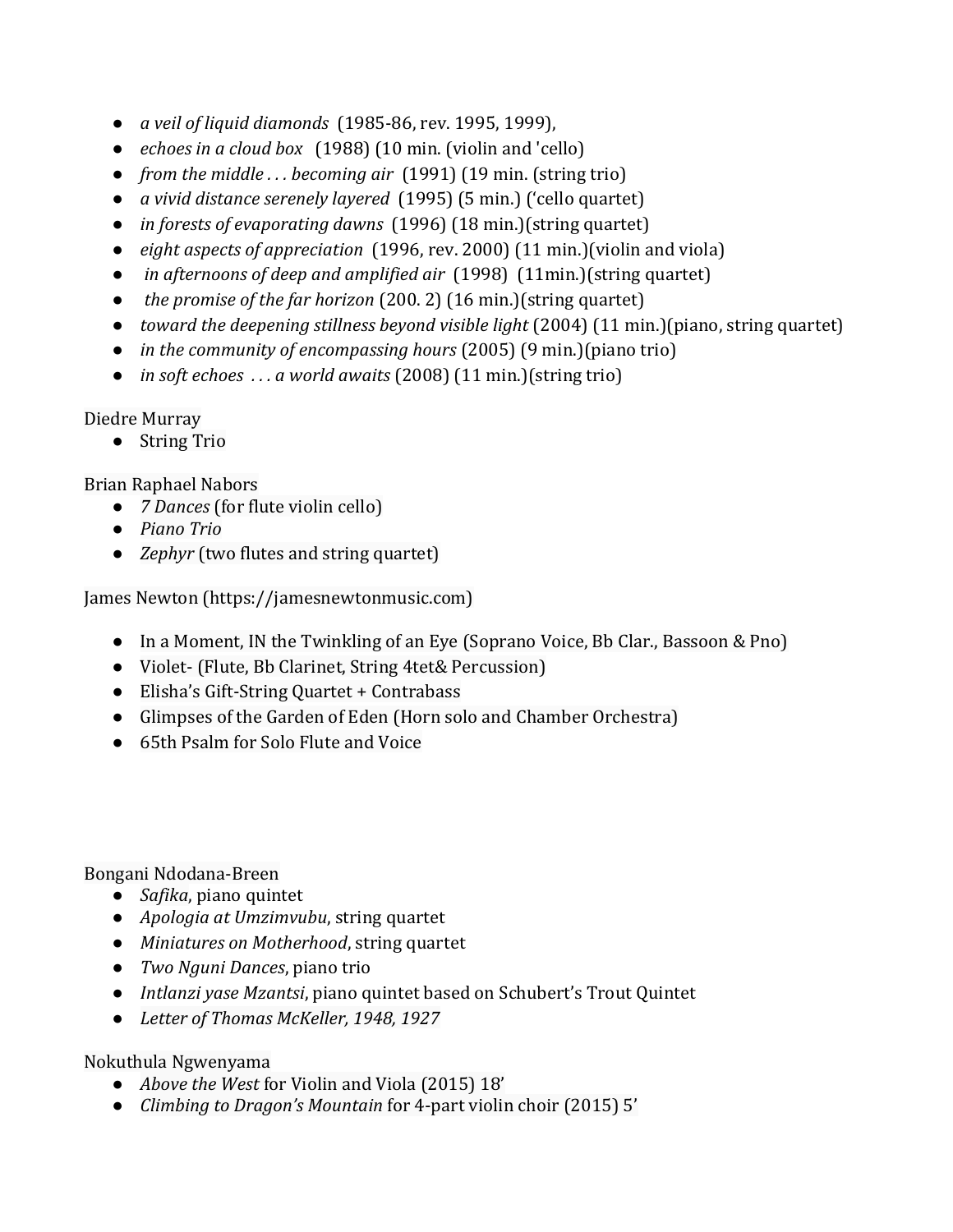- *Climbing to Dragon's Mountain* for 4-part viola choir (2015) 5'
- *Primal Message* for viola quintet (2018) 8'
- *It's You* voice/pno/drums/bass/rhythm guitar, winds and strings (2016) 5'
- *Oh Hanukkah* 4-part violin choir (2017) 5'
- String Sextet (2020)
- Trio for Flute, Viola, Harp (2020/21)

#### Marcus Norris

- *You Would Too* (piano flute viola)
- *You Haven't Said a Word (*cello quartet)

### Shawn E. Okpebholo

- *Distance* (2016) *for cello and marimba*
- *CryptOlogiE (2014) for flute, clarinet, violin, and piano*
- *The Red Wheelbarrow (2006) for piano quartet (rev.)*

Ayo Oluranti

- *New Year Quintet* (Flute, Clarinet, Trumpet, Violon & Violoncello) [2011]
- String Quartet No. 1 (2007)
- *The Lion & the Lamb (*Violin, Trumpet & Piano) [2000)

## Fred Onovwerosuoke

- *Fantasia for String Quartet*
- *Fanfare for String Quartet*
- *String Quartet No. 3*
- *String Quartet No. 2*
- *String Quartet No. 1*

Coleridge-Taylor Perkinson

- String Quartet No. 1 "Calvary" (1956)
- Walkin' All Over God's City Called Heaven for violin and cello (1996)
- Mvmt for String Trio

Joseph C. Phillips, Jr.

- Shibboleths (2015) *Ten Movements for String Quartet*
- *Es Stehen Unbeweglich (2013) Pharaoh Scrolls (2013) suite of music from [The Loves of](http://www.bam.org/film/2012/the-loves-of-pharaoh)  [Pharaoh](http://www.bam.org/film/2012/the-loves-of-pharaoh) (*String Quartet: 2 Violins, Viola, Cello) 12 minutes
- *Unlimited (2011)* (Flute/Clarinet, Violin, Viola, Cello, Accordion) 12 minutes
- *The Distance of the Moon (2010) 110 Percent (2010)* (String Quartet) 18 minutes
- *Memory of Red Orange Laid Out in Still Waves (2010)* (2 Trumpets, Glockenspiel, 2 Violins, Viola, Cello) 15 minutes The title comes from a line in Edward P. Jones's sobering book, The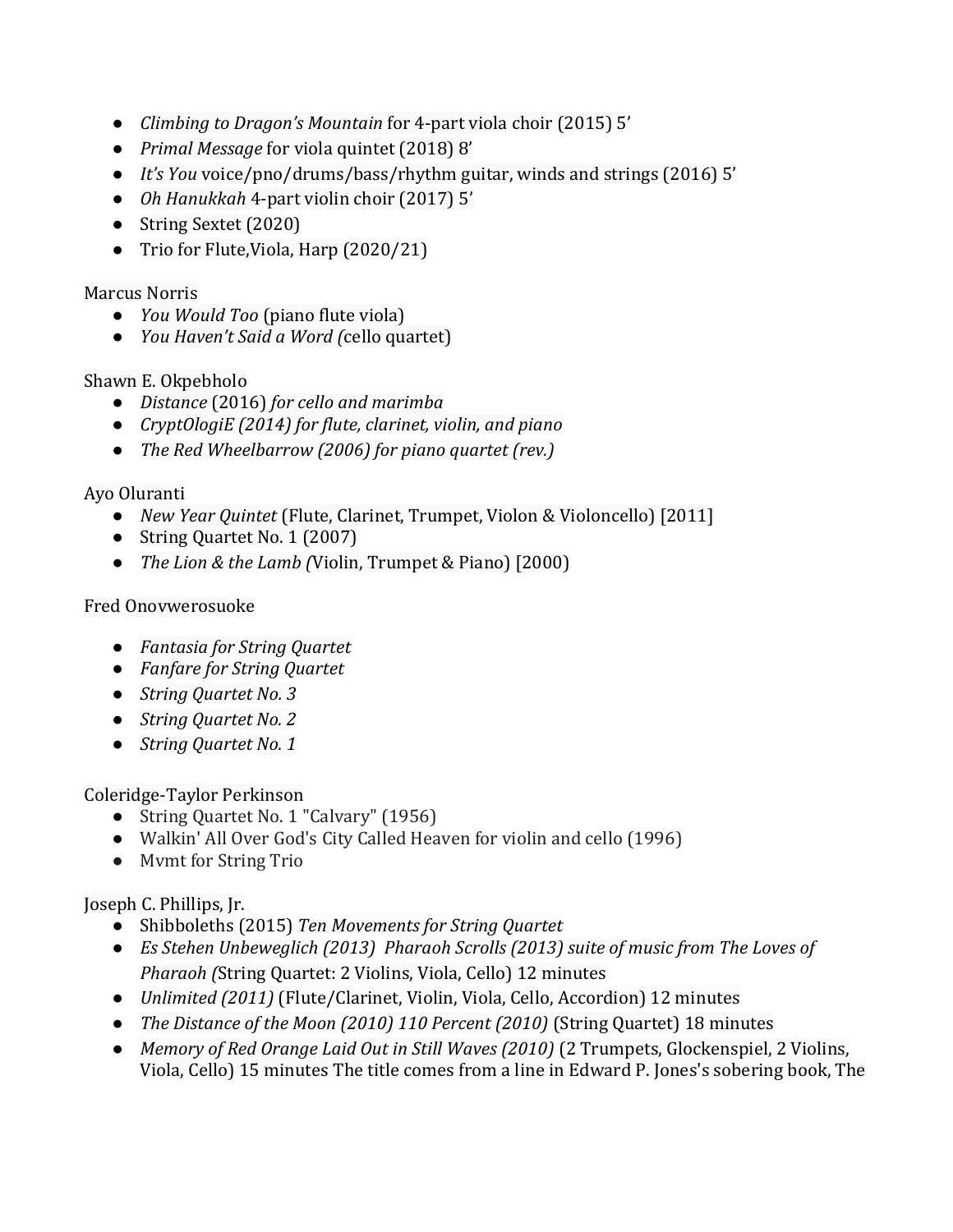Known World which, while a work of fiction, was based upon the true incidents of African-Americans owning slaves during the 19th century.

- *Beautiful Thing (2009)* (Voice, Flute, Horn, Violin, Cello, Bass, Percussion) 8 minutes
- *The Spell of a Vanishing LovelinessUrban Sketches (1990)* (Alto Saxophone and Cello) 8 minutes

Zenobia Powell Perry

- *Excursion* (violin cello piano) *1989*
- *Two Letters (B flat Clarinet, cello piano)* 1949
- *Three designs for four players (*string quartet) (1964)

## Florence Price

- String Quartet (No. 1) in G major (1929)<sup>[\[39\]](https://en.wikipedia.org/wiki/Florence_Price#cite_note-39)</sup>
- String Quartet (No. 2) in A minor (published in 1935)
- Piano Quintet in E minor (1936)
- Piano Quintet in A minor
- *Five Folksongs in Counterpoint for String Quartet*
- *Negro Folksongs in Counterpoint for String Quartet*

Julio Racine (b. 1945) (Haitian-American)

● Two String Quartets

Dave Ragland

● *I'll Never Turn Back No More (*medium voice/violin)

Gertrude Rivers Robinson

● *Quintet for Piano and Strings 195*

DBR/ Daniel Bernard Roumain

- *Fast BLACK Dance Machine* (2002) *(*flute; clarinet (Bb); violin; cello; drum kit, piano)Duration: 14'
- *Hip-Hop Studies and Etudes, Book 1* (2006) soprano/alto/bass clef; performed solo or as mixed ensemble Duration: 120'
- *I Never Meant to Hurt You* (2005) (soprano sax, clarinet, violin, vibraphone, marimba, drum kit, electric bass, piano Duration: 6'
- *Jams!* (1994) viola, piano, percussion Duration: 12'
- *The Kompa Variations* (2007) *for double string quartet* Duration: 22'
- *String Quartet No. 1: X*
- *String Quartet No. 2: King (2001)*
- *String Quartet No. 3: Powell (2003)*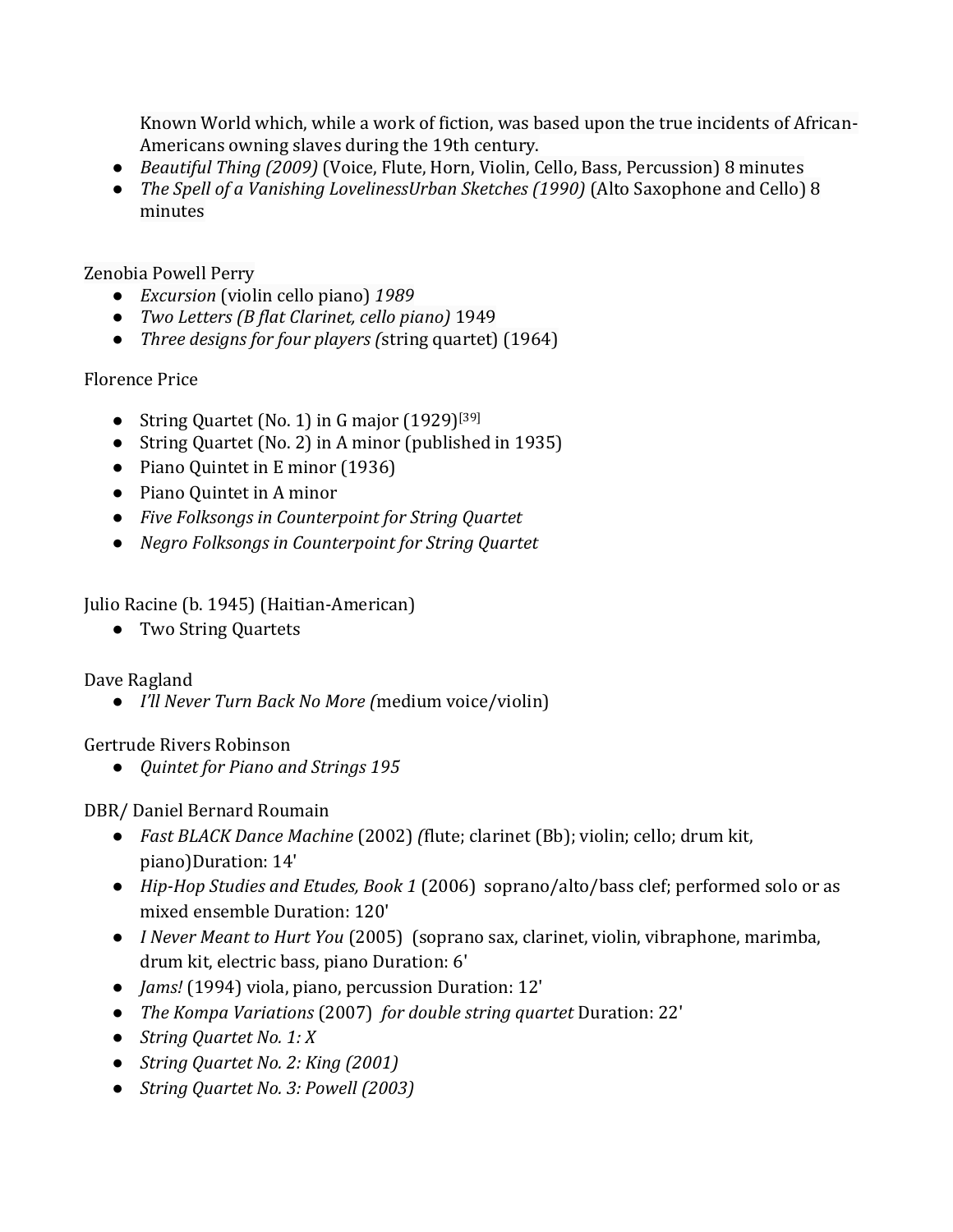- *String Quartet No. 4: Angelou (2004)*
- *String Quartet No. 5: Parks (2005)*
- *Volvic Maritum* (piano trio)

Ted Runcie (b1970)

● String Quartet No. 1

Bruce A. Russell, aka Ibrahim El Mahboob expressing black mood

- *[Linea Nigra](https://elmahboob.wordpress.com/2016/07/08/linea-nigra-for-string-octet/)*, for string octet (2015) 9′
- *[Madra](https://elmahboob.wordpress.com/2012/04/06/madra-for-string-quartet/)*, for string quartet (1999) 11′

David Sanford (b.1963)

- Grace Canticles (Clar/sax/vln/v/pno)
- Chamber Concerto No 3 (Ob/BaCl/Bsn/Vln/Vc/Pno)
- Gray and Black Study- Piano trio
- 22 Part I-Vc/pno
- Seventh Avenue Kaddish solo VC
- Dogma 74 (fl/cl/vla/vc/pno)

Jeffrey Scott

● *Un Abrazo para Sharon* (piano, violin, horn)

Carlos Simon

- *WARMTH FROM OTHER SUNS* (2020) string quartet 6 min
- *[An Elegy: A Cry from the Grave](https://soundcloud.com/simoncarlos1/an-elegy-a-cry-from-grave)* (2015) string quartet 5'
- *[Lickety Split](http://coliversimon.com/small-ensemble/lickety-split-cello-and-piano)* piano and cello 5'
- *Remnants of Heaven* (2010) piano, violin, marimba, computer generated sounds 9'
- *[be still and know](http://coliversimon.com/small-ensemble/be-still-and-know-piano-trio)* [\(2015\)](http://coliversimon.com/small-ensemble/be-still-and-know-piano-trio) piano trio 7'
- *[where two or three are gathered](http://coliversimon.com/small-ensemble/where-two-or-three-are-gathered)* [\(2017\)](http://coliversimon.com/small-ensemble/where-two-or-three-are-gathered) violin and cello 7'

Margo Nelleen Simmons

● *Fantasies for String Quartet (*1993)

Alvin Singelton

- *Akwaaba* (1985) flute, clarinet, bassoon, piano, percussion, violin and cello 29'
- *Almost A Boogie* (2010) for bassoon, horn, violin, viola, 'cello, and piano 10'
- *Be Natural* (1974) any combination of three bowed string instruments 10'
- *Helga* (2003) violin, viola, cello 4'
- *Ishirini* (2003) 2 violins 4'
- *Jasper Drag* (2000) clarinet, piano and violin 10'
- *La Flora (*1983) flute (alto flute), clarinet, 2 percussion, violin and cello 14'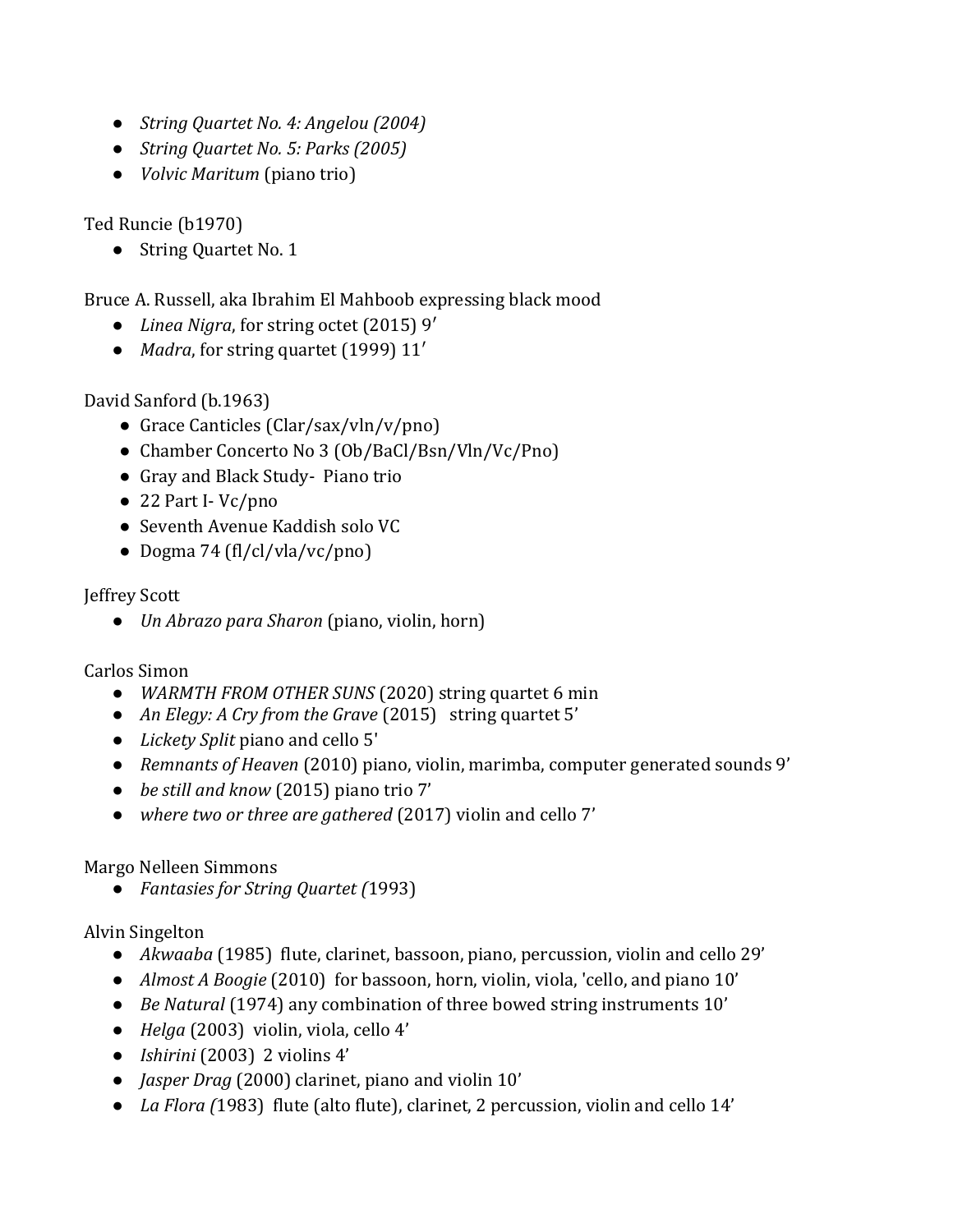- *Secret Desire to be Black* (1988) string quartet 12'
- *Somehow We Can* (1994) string quartet 16'
- String Quartet No. 1 (1994)

Hale Smith (1925-2005)

- Quartet, Strings
- Songs for soprano and violin (1956)

Irene Britton Smith

● Fugue in G minor, for violin, viola, cello, 1938

Joyce Solomon

- *Jack in the Box (*cello oboe, clarinet)
- *Among the snow capped peaks (*string quartet, piano, percussion) (1976

## Derrick Spiva Jr.

- *American Mirror* for String Quartet (2018)
- *Crossing* (flute, viola, harp) 9 min
- *Duet for Any Two Instruments (*4 min)

## Earl Louis Stewart

● "*String Quartet in G Minor"* (Identity 162) 2016

### William Grant Still

- A Black Pierrot for String Quartet
- Danzas de Panama for String Quartet
- Little Folk Suite from the Western Hemisphere #1-6
- Lyric String Quartette
- Rhapsody for Piano Quintet

### Harvey J. Stokes

- String Quartet No. 1
- String Quartet No. 2
- String Quartet No. 3

### [Jerod Impichchaachaaha' Tate](https://en.wikipedia.org/wiki/Jerod_Impichchaachaaha%27_Tate) (Chickasaw Nation)

- *MoonStrike* for String Quartet 25′
- *Snake Oil for Saxophone, Cello and Piano – 28′*
- *Standing Bear: A Ponca Indian Cantata in Eight Tableaux for Solo Baritone, Piano and String Sextet – 25′*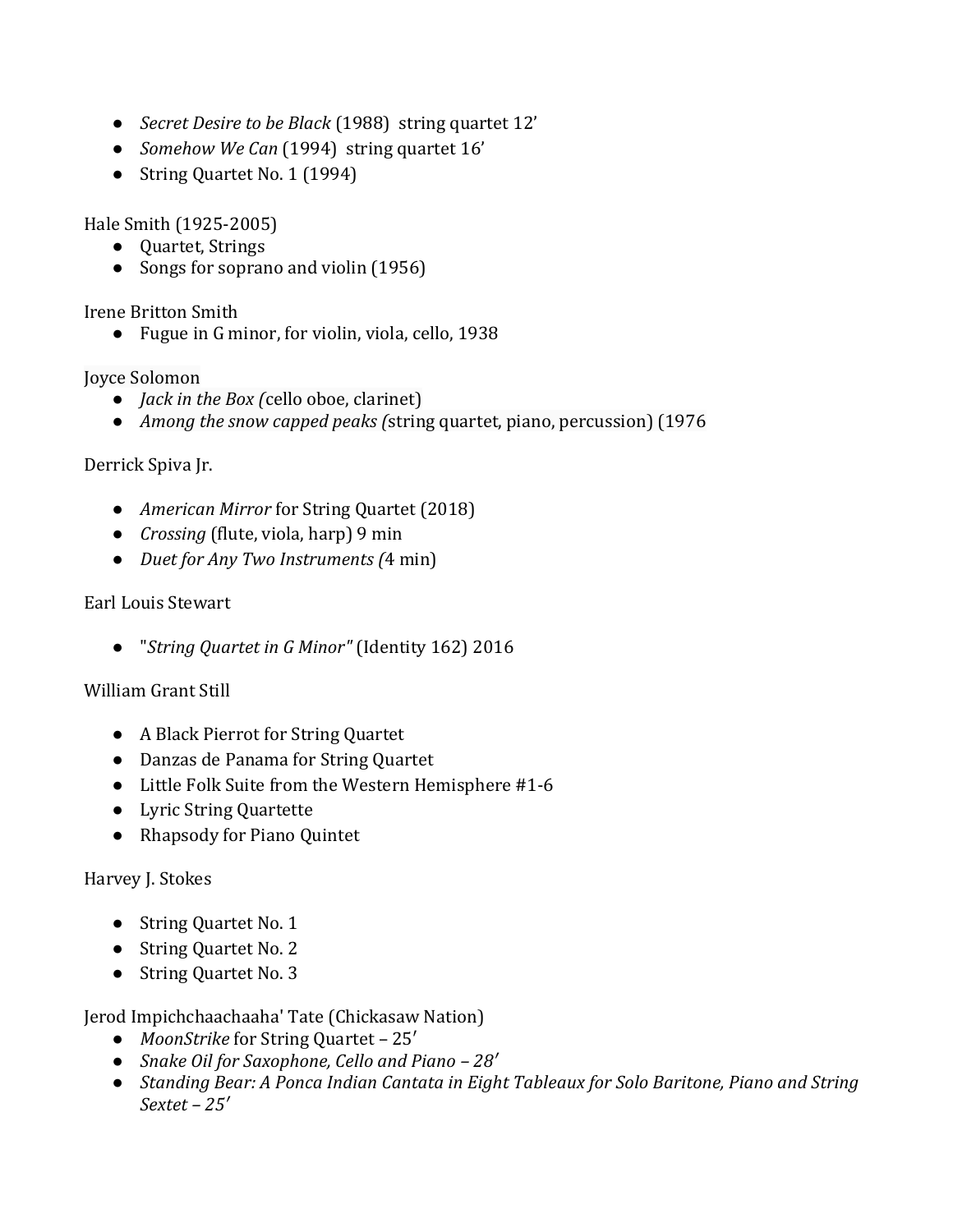● *Pisachi (Reveal) Six Epitomes for String Quartet – 13′*

#### Darian Thomas

- *Cobalt Aviary/Still Pond* (for violin and looper or 4 violins)
- *[Wings](https://soundcloud.com/ddt93/wings-live)* for violin ensemble and electronics [3+ vlns, electronics]. 8'46". 2016
- *[Rumba | Water to Rock](https://soundcloud.com/ddt93/rumba-water-to-rock)* for solo improvising violin, flamenco dancer, and electronics 7'10". 2016
- *Essay on Light* for two violins and piano. 6'50". 2016
- *[Etoiles Sonata](https://soundcloud.com/ddt93/etoiles-sonata)* for string quartet, winds, and two pianos [flt, cl Bb, 2vln, vla, cel, 2pf]. 7'35". 2014
- *Rant (trio)* for string trio [vln, vla, vc]. Performed at the Carver Cultural Center in 2013. 8'09". 2013
- *British Quartet* for string quartet. Performed at the Carver Cultural Center in 2013. 21'05". 2012

## Shirley J Thompson

- *Transition (*flute, cello piano)
- String Quartet (1979)
- *BLUE FOR YOU Solo Cello & String Quintet. 15'*
- *URBAN LIVING Solo Alto Flute, String quintet, Percussion, Kit Drum. 7' 56"*
- *URBAN LIVING 2 Solo Piano, String Quintet, Percussion & Kit drum, Spoken Word Artist. 8' 36"*
- *STRING QUARTET NO. 1 String Quartet. 12' 30"*
- *MAYBE TOMORROW Arr. Stephen Sondheim for String Quartet, Trumpet, Trombone, Piano, Kit Drum. 4' 30"*
- *DREAMLAND Arr. Bunny Wailer for String Quintet, Trumpet, Trombone, Piano, Kit Drum. 5' 30"*
- *3 MOVEMENTS FOR STRINGS String Orchestra. 12' 40"*
- *CHANGES Trio for Violin, Cello & Piano. 7' 56"*
- *SONG OF DAWN Alto Sax, Bass Clarinet, String Quintet, Marimba, Percussion. 8'20"*
- *VISIONS Flute, Oboe, Bassoon, Trumpet, Trombone, Violin, Cello, Percussion. 12'20"*
- *REDEMPTION SONG Arr. Bob Marley for Solo Trumpet, String Quintet, Piano, Trombone, Kit Drum, Percussion. 3' 50"*
- *WALK ON BY Arr. B. Bacharach for String Quintet, Trumpet, Trombone, Piano, Kit Drum, Percussion. 4' 45"*
- *SEMPLICE Violin, flute & Piano. 5' 25"*

### Andre Vindu Bangambula

- *String Quartet No*. *1*, 1990
- *String Quartet No*. *2*, 1994
- *Duo*, oboe d'amore, cello, 2003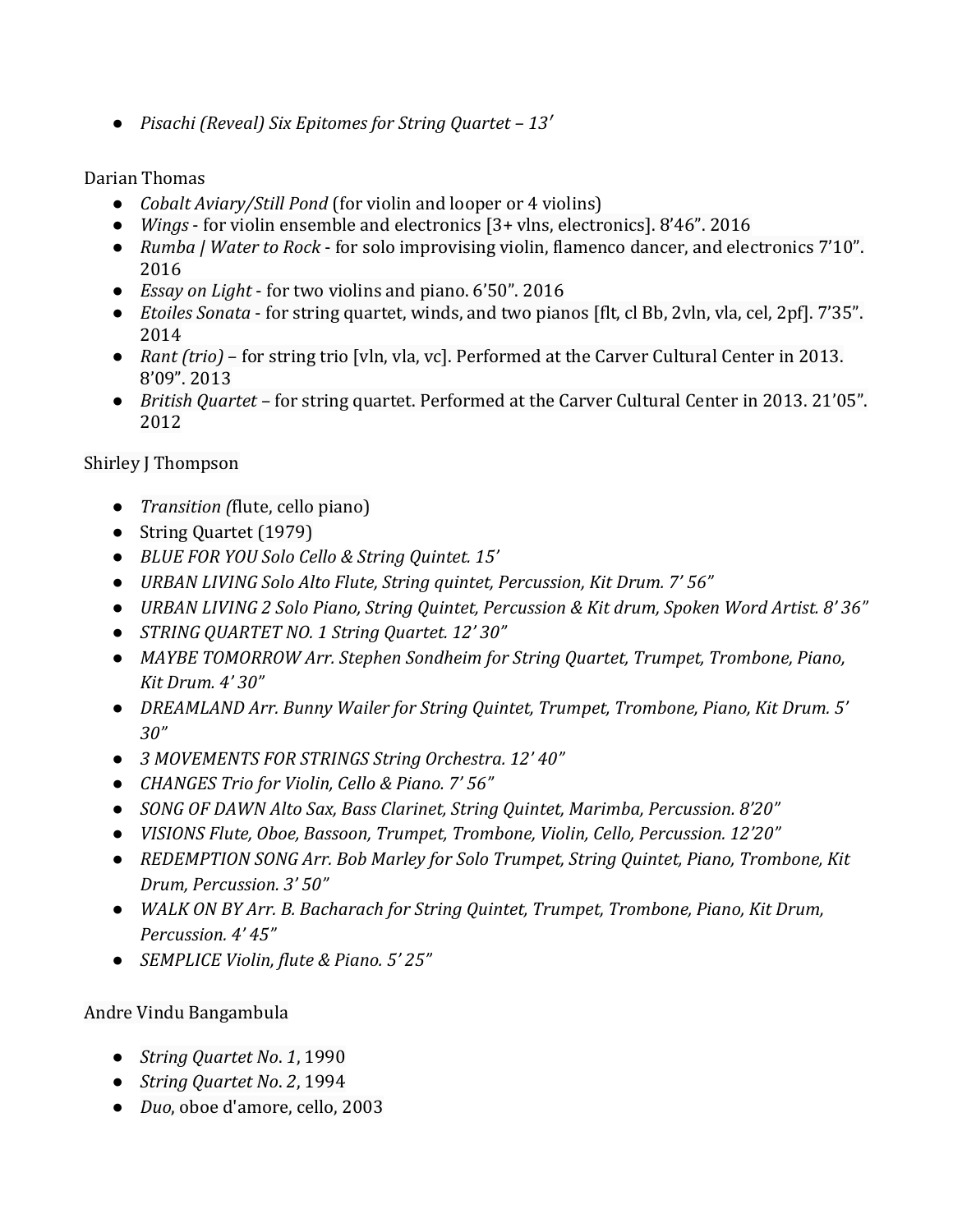George Walker:

- String Quartet No. 1 *Lyric (1945). Saint Louis: MMB Music (S054003, score; X504003, parts). Duration: 14:00*
- String Quartet No. 2 (1967, rev. 1968). [Hastings-on-Hudson: General Music Publishing Co. 44p. & parts.] Duration: 20:00.

## Errollyn Wallen

- *Quartet for Wind instruments and cello (1982)*
- *Second String Quartet (1988)*
- *Still Lives (*flute vibraphone clarinet cello) 1983
- *Jelly dub Mix (*string quartet, sax, tape) 1990
- *Mythologies (*violin, cello, cl, sax, piano, percussion)
- *Variations for String Quarte*t (1983)
- *Romeo Turn* (1990) 14 minutes (Viola, Cello and Double Bass)
- *Mirrors of Invention* Violin, Cello, Tape (2001) 15 minutes
- *Flick* (2003) 5 minutes 3 Tenor Recorders, Marimba, Harpsichord, Cello
- *All the Blues I See* Flute and String Quartet (2004) 20 minutes
- *Music for Tigers* 2 Violins, Viola, Cello, Piano (2006)
- *Five Postcard*s Violin and Viola (2010) 8 minutes
- *NNENNA* Septet (Clarinet, Bassoon, Horn, Violin, Viola, Cello, Double Bass) (2018) 12 minutes

# Brianna (Lawren) Ware

- *La Carrera de Camellos* (2015) Flute, Viola, and Guitar
- *Recollection and Anticipation* (2015) Clarinet, Viola, and Harp
- *Siku* (Ice) (2018) Guitar, Flute, Violin, and Cello
- *Ascension* (June 2016) String Quartet
- *"The Sorrow and Rage of a Demigod*" (2015) String Quintet

# Shelly Washington

- *A Kind of Lung (*Bang on a Can) flute, Contrabass Recorder, Rubab, Dombra, Violin, Cello, Piano, Vibraphone, Drum Set
- *SAY* For String Quartet using Voice + Body Percussion 2016
- *MIDDLEGROUND* For String Quartet (comm. JACK QT) 2016

Mary Watkins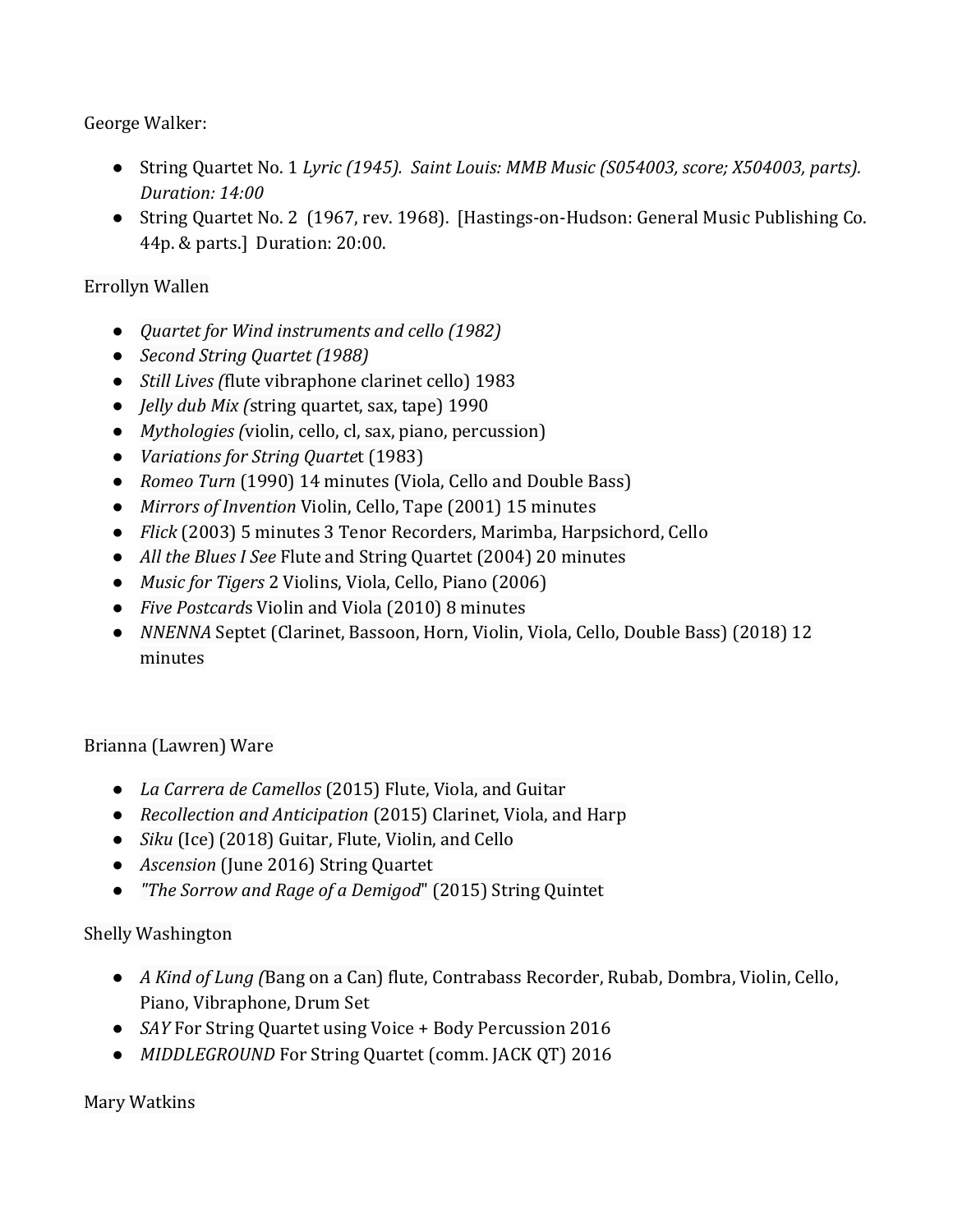- *Piece for piano, flute, oboe, and cello, No 1 (1983)*
- *Piece for piano, flute, oboe, and cello, No 2 (1983)*
- *The Gallery* (fl, cl, bassoon, viola, cello)
- Piano Quintet (1986)

#### Trevor Weston

- *Juba* String Quartet
- *DIG IT* for Bang on a Can All-Stars (cl/B.cl, e. gtr, mar/drm set, pno, vc, db. 6 min. [2019]
- *UUU* for string quartet 9 min [2017]
- *BLOOM* for string trio 3 min [2013]
- *FUDO MYOO* for string quartet 7 min [2012]
- *MESSAGES* for flute, bassoon, trumpet in B flat, and string quartet 13 min [2012]
- *SIRENS* for cello and trombone 9 min [2007]
- *LEGACY WORKS* 3 spiritual arrangements for clarinet, violin, viola, and cello 10 min [2014]
- *VERVE MUSIC* for flute, oboe, and cello 15 min [2004
- *ROUGE* for string quartet 5 min [2003]
- *IMAGES* for piano trio 14 min [2003]
- *SUITE BIMSHIRE* for piano quintet 15 min [2000]
- *STREAMS* 3 movements for flute, clarinet, viola, cello, piano, and percussion 17 min [1990- 1992]

#### Dolores White

● *Excursions* (string quartet) 1988-91

#### Evan Williams

- *[Bodies Upon the Gears](http://www.evanwilliamsmusic.info/bodies-upon-the-gears.html)*[; flute\\*, viola, fixed 2-channel electronics \(\\*or clarinet\); 4'](http://www.evanwilliamsmusic.info/bodies-upon-the-gears.html) 2013-
- *[GRIME](http://www.evanwilliamsmusic.info/grime.html)*[; violin, viola, cello, bass; 8'](http://www.evanwilliamsmusic.info/grime.html) 2013-
- [String Quartet No. 2; string quartet; 20'](http://www.evanwilliamsmusic.info/string-quartet-no-2.html) 2011-
- [Piano Trio No. 1; piano trio; 16'](http://www.evanwilliamsmusic.info/piano-trio-no-1.html) 2009-

#### Kimo Williams

- *Into The Liquid* (string quartet) Comm. by ETHEL 12 minutes
- *Quiet Shadows* (string quartet) 4 min
- *Quartet for the Sons of Nam* was composed in 1990 (string quartet) 22 min
- *A Veterans' Lament* (string quartet) 2013 4 min

#### Ollie Wilson

● Piano Trio

#### Kerwin Young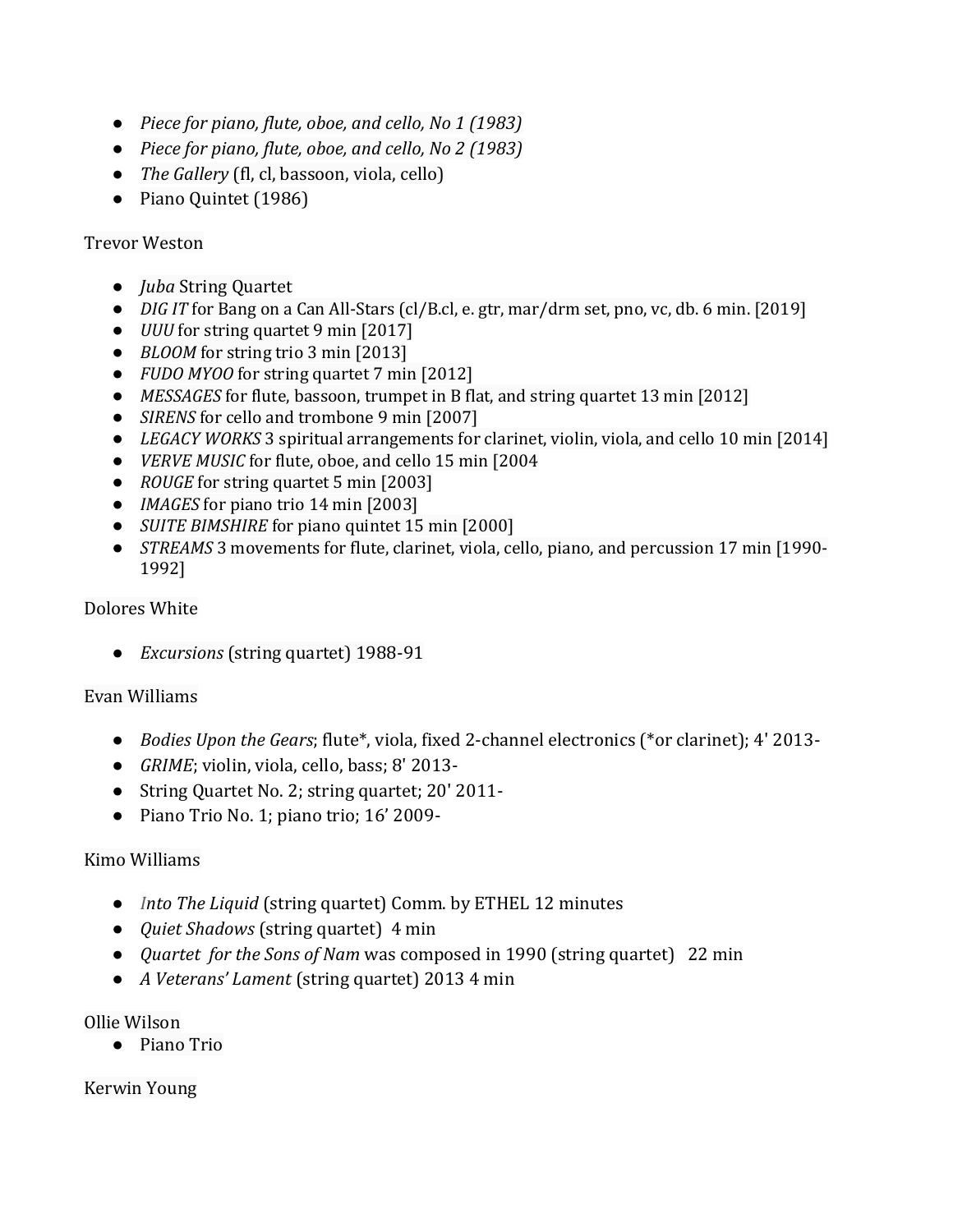- *PEace on the Left - Justice on the Right* (2020) 3' minutes (string quartet)
- *In the Amazon* (2020) 10' minutes; (string quartet)
- *Mark Lewis in Hong Kong* (2015) 9'25 min.; String quartet

Pamela Z

- *And the Movement of the Tongu*e (for Kronos Quartet) String Quartet with Tape composed: 2012, duration: 23:00
- *Attention* (for Del Sol String Quartet) String Quartet with Fixed Media (video & multichannel audio) composed: 2016, duration: 15:00
- *Ethel Dreams of Temporal Disturbances* (for ETHEL ) String Quartet and Tape, composed 2005, duration 9:00

# **Double Bass Chamber**

Eleanor Alberga

● *Animal Banter (*guitar, flute, bass) (1989)

Diana E. Greene

● *Rigorisms II (*Flute trumpet piano bass) 1982

Celso Garrido Lecca

● *Antaras* dbl SQ plus DB

Margo Nelleen Simmons

● *Trichotomy* (flute, clarinet, contrabass) 1980

Alvin Singleton

- Ein Kleines Volkslied (1998) bass clarinet, electric guitar, piano, percussion, cello, double bass 8'
- Et Nunc (1980) alto flute, bass clarinet, double bass 13'
- Intezar (1994) viola, cello and double bass 19'

Joyce Solomon

● *Oceana* (flute, bass clarinet, contrabass, percussion) (1993)

Earl Louis Stewart

● "*The Portal" (Identity 122) (formerly "The Little Fugue in G Minor*") 2007 (string quartet + Double Bass)

Justinian Tamusuza